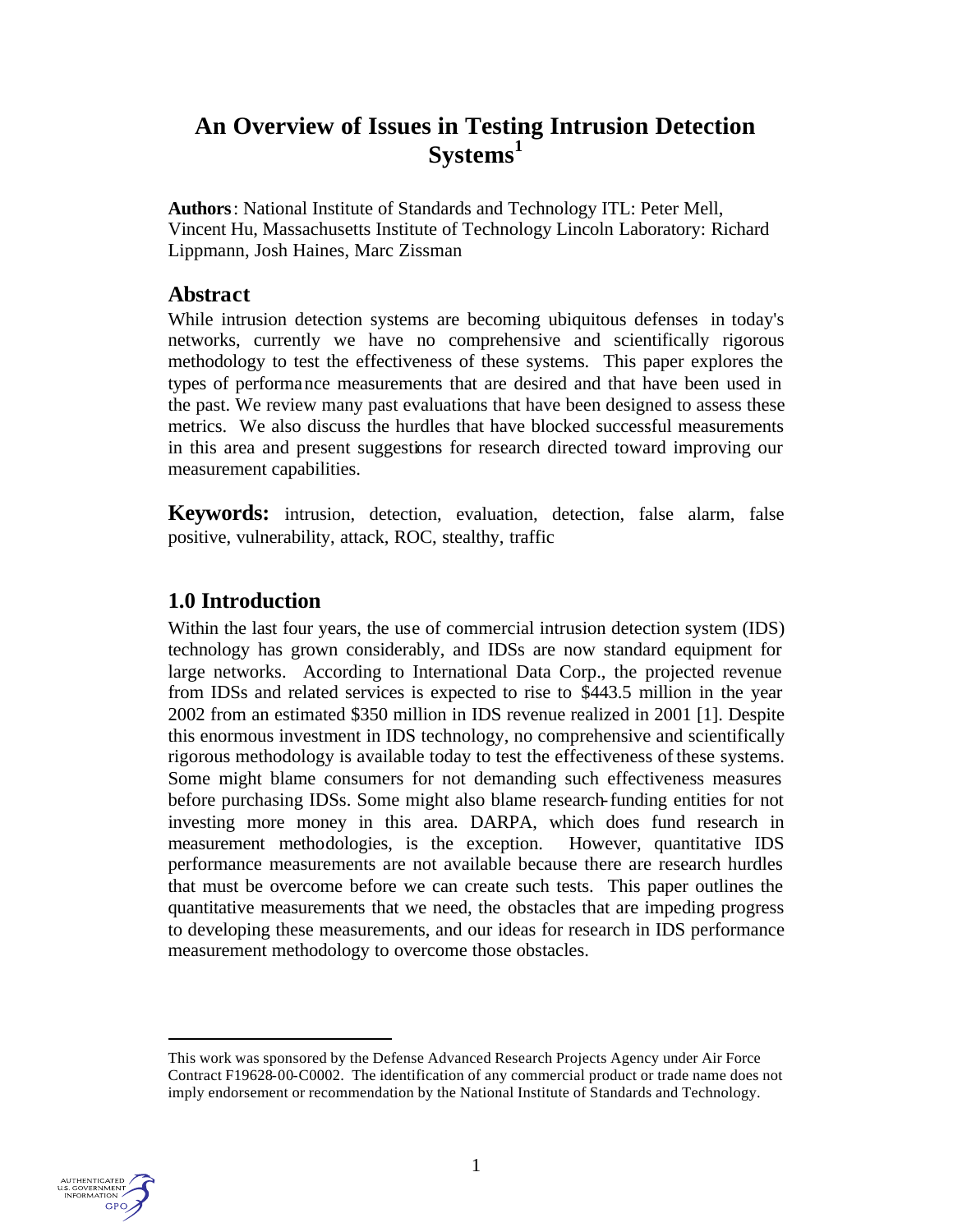# **2.0 Motivations for Quantitative Evaluations**

There are many potential customers for the results of quantitative evaluations of IDS accuracy. Acquisition managers need such information to improve the process of system selection, which is too often based only on the claims of the vendors and limited-scope reviews in trade magazines. Security analysts who review the output of IDSs would like to know the likelihood that alerts will result when particular kinds of attacks are initiated. Finally, R&D program managers need to understand the strengths and weaknesses of currently available systems so that they can effectively focus research efforts on improving systems, and measure their progress.

# **3.0 Quantitatively Measurable IDS Characteristics**

In this section we list a partial set of measurements that can be made on IDSs. We focus specifically upon those measurements that are quantitative and that relate to detection accuracy.

## **3.1 Coverage**

This measurement determines which attacks an IDS can detect under ideal conditions. For signature-based systems, this would simply consist of counting the number of signatures and mapping them to a standard naming scheme. For nonsignature based systems, one would need to determine which attacks out of the set of all known attacks could be detected by a particular methodology. The number of dimensions that make up each attack makes this measurement difficult. Each attack has a particular goal (e.g. denial of service, penetration, or scanning), works against particular software running on particular versions of an operating systems or against a particular protocol, and leaves evidence or a trace in different locations. Attacks may also depend upon the hardware of the system that is attacked, on the version of a protocol used, or on the mode of operation used (e.g. stealthiness techniques). Researchers emphasize a variety of different features in their measurement studies including: the attack goal; the victim type' the data that must be collected to obtain evidence of the attack; whether the attack uses stealthy IDS evasion techniques; and combinations of these features. The result is that some researchers define attacks with coarse granularity (and acknowledge that each attack has multiple targets and modes of operation), while others define attacks at the finest level of granularity (where each attack has a very specific target configuration and mode of operation). This disparity concerning the proper level of granularity for viewing attacks makes it difficult to count the number of attacks that an IDS detects and to compare the coverage of multiple IDSs. This problem is somewhat alleviated by the Common Vulnerabilities and Exposures (CVE), which is a standard list of virtually all known vulnerabilities [2]. However, the CVE approach does not solve this problem when multiple attacks are used to exploit the same vulnerability using different approaches to evade IDS systems. To address this issue, the CVE standards group has started a project to name attacks, but this work is still in the research stages.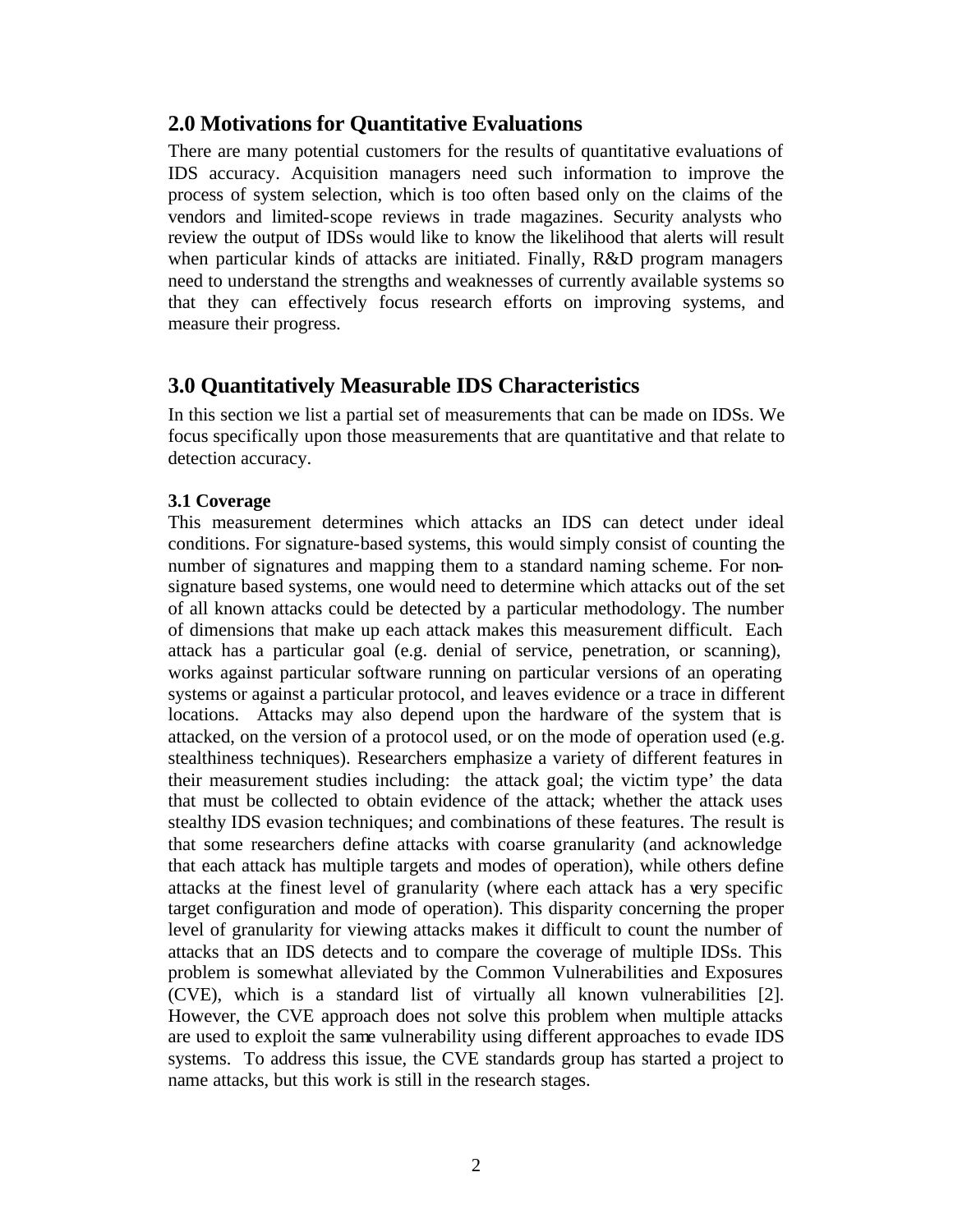Another problem with assessing the coverage of attacks is determining the importance of different attack types. Different sites may assign widely varying costs and importance to detecting different types of attacks. Managers of Ecommerce sites may not be interested in detecting and analyzing a scan or surveillance attacks that are used to determine hosts and other resources on a network. Often these attacks have no effect on their business and often can not be prevented. Ecommerce managers, however may be very interested in detecting the onset of distributed denial of service (DDoS) attacks and in detecting successful host compromises or web defacements. This emphasis is differs from the approach of many commercial evaluations that include many probe and surveillance attacks. Military sites, however, may pay a great deal of attention to surveillance attacks in an attempt to determine precursors to more serious threats.

In addition, most sites are not able to detect failed attacks seeking vulnerabilities that no longer exist on a site. Attacks may fail because operating systems have been patched and are no longer vulnerable to specific attacks, because systems with the required operating system do not exist, or because a firewall or other protective device blocks important attack components. A particular site may monitor only a few out of the thousands of current known vulnerabilities listed in the CVE, and those few will change as systems are replaced, patched, and reconfigured and as new vulnerabilities are discovered. A comprehensive evaluation with hundreds of old attacks that exploit patched vulnerabilities may not be applicable to a site running well maintained web servers. A more focused evaluation including the five most recent web and DNS attacks may be more suitable.

#### **3.2 Probability of False Alarms**

This measurement determines the rate of false positives produced by an IDS in a given environment during a particular time frame. A false positive or false alarm is an alert caused by normal non-malicious background traffic. Some causes for Network IDS (NIDS) include weak signatures that: alert on all traffic to a highnumbered port used by a backdoor; search for the occurrence of a common word such as "help" in the first 100 bytes of SNMP or other TCP connections; or detect common violations of the TCP protocol. They can also be caused by normal network monitoring and maintenance traffic generated by network management tools. It is difficult to measure false alarms because an IDS may have a different false positive rate in each network environment and there is no such thing as a "standard" network. Also, it is difficult to determine aspects of network traffic or host activity that will cause false alarms. As a result, it may be difficult to guarantee that we can produce the same number and type of false alarms in an IDS test as are found in real networks. Lastly, IDSs can be configured and tuned in a variety of ways in order to reduce the false positive rate. This makes it difficult to determine which configuration of an IDS should be used for a particular false positive test.

A Receiver Operating Characteristic Curve is an aggregate of the probability of false alarms and the probability of detection measurements. We mention it because of its importance in the IDS testing community. This curve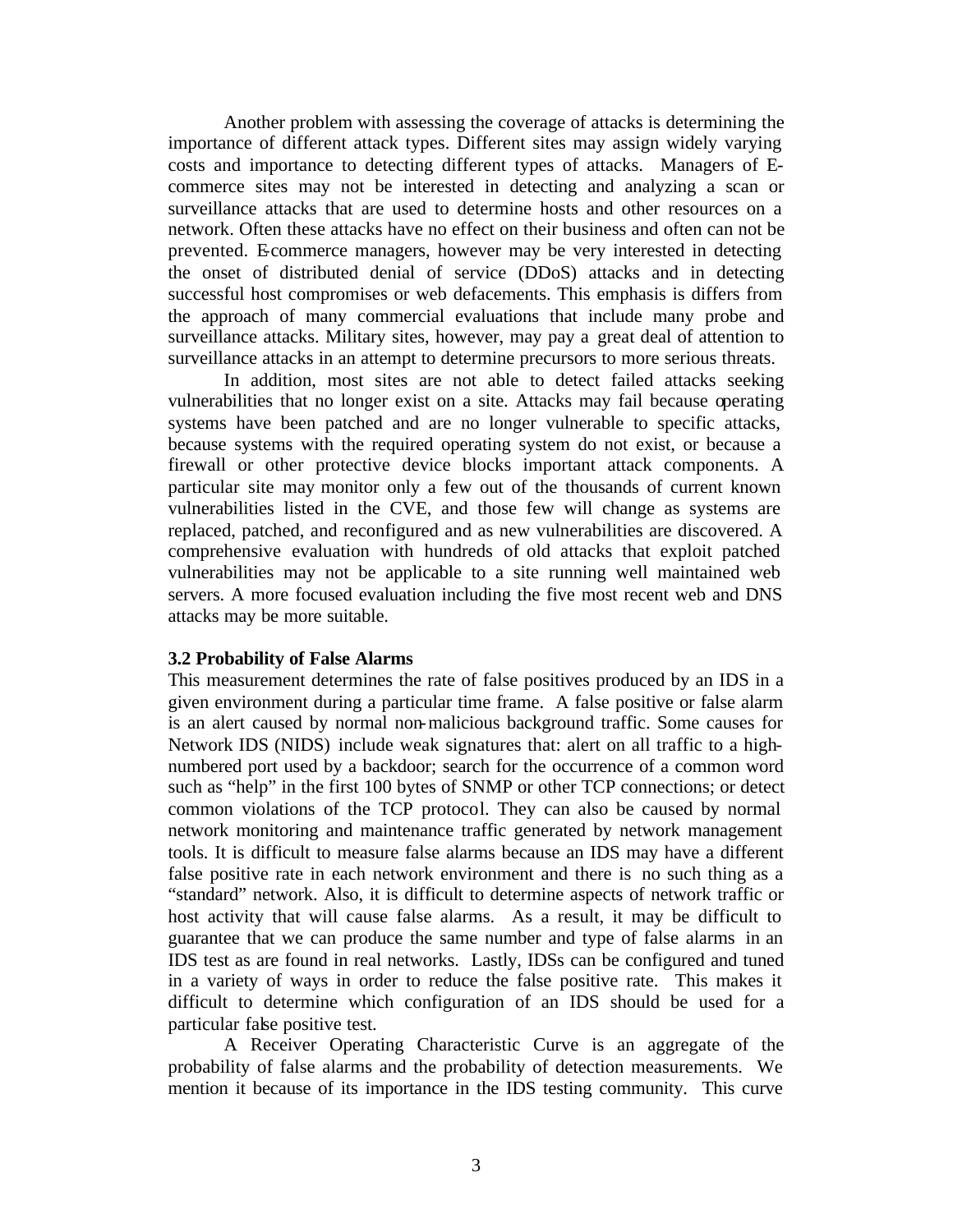summarizes the relationship between two of the most important IDS characteristics: false positive and detection probability. In Figure 1, we show a receiver operating characteristic (ROC) curve produced by two systems in an IDS test. The x axis shows the percentage of fa lse alarms produced during a test and the y axis shows the percent of detected attacks at any given false alarm percentage. Note that an IDS can be operated at any given point on the curve. In this example, system 1 can be tuned to a variety of operating points while system 2 would be difficult to configure because it has only one realistic operating point. By definition, a receiver operating characteristic curve shows probabilities on the x and y axes, but sometimes the unit of measurement for normal traffic is difficult to define. As a result, researchers have used false alarms per unit time on the x axis. A unit of measurement is required to determine the maximum number of false alarms that could occur over a given time period. This unit of measurement depends critically on how features are extracted in an IDS from the input data used and is difficult to determine for commercial IDSs and other black-box systems. For evaluation purposes, it is probably better to plot detection rate versus false alarms per unit time. These curves are not truly ROC curves, but they convey information of importance when analyzing and comparing IDSs. In Figure 1, both systems were network-based IDSs, and the unit of measurement was the total number of packets transmitted over the network. The analysis assumed that, at worst, an IDS could issue one alert per packet, and the maximum number of alerts was the total number of packets transmitted.



**Figure 1. Receiver operating characteristic (ROC) curve plotting the percentage attacks detected versus the percentage of false alarms.**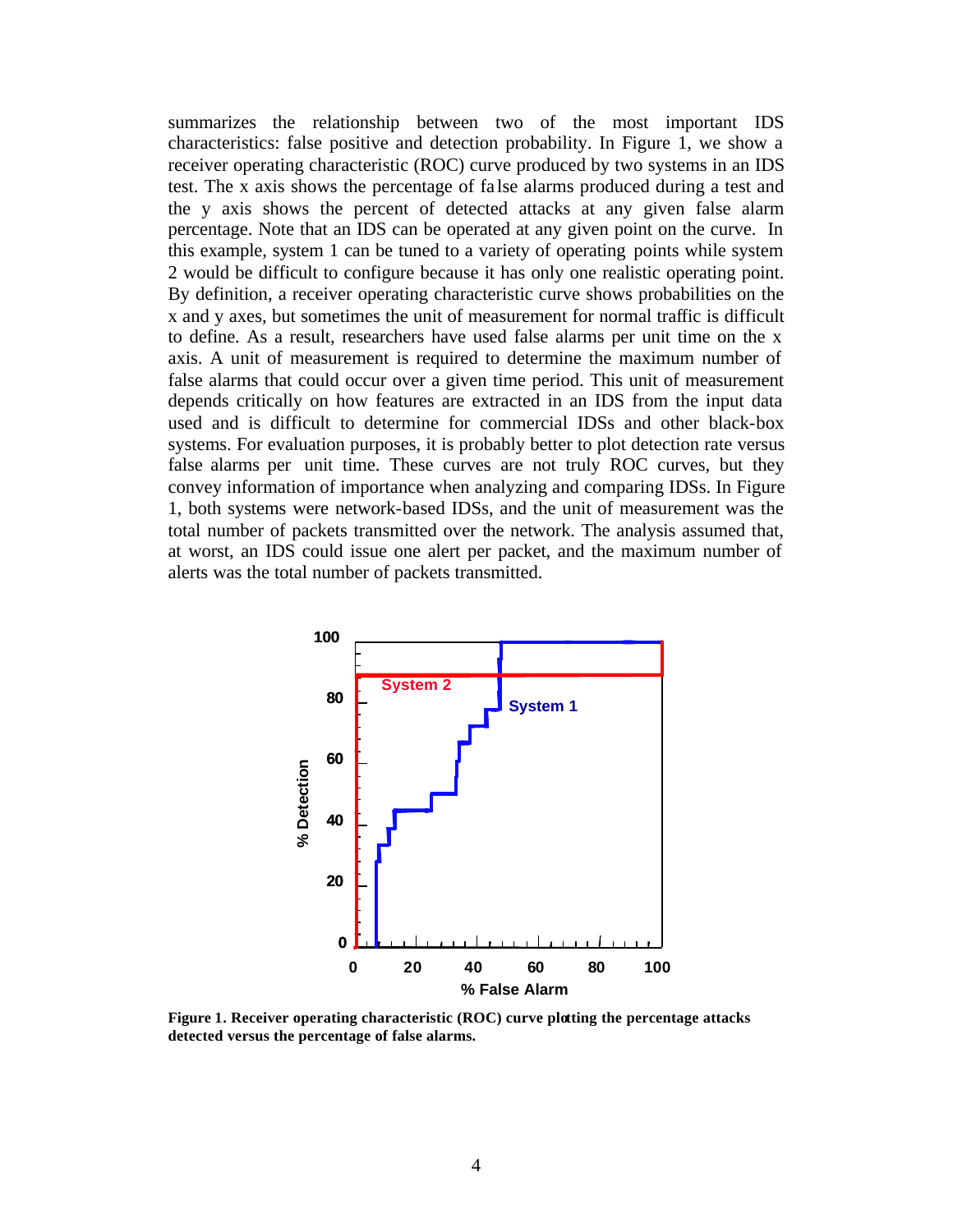An interesting aspect of ROC curves is that there is an optimal operating point for an IDS, given a particular network being monitored. However, to determine it, one must know the cost of a false alarm, the value of a correct detection, and the prior probabilities of normal and attack traffic.

#### **3.3 Probability of Detection**

This measurement determines the rate of attacks detected correctly by an IDS in a given environment during a particular time frame. The difficulty in measuring the detection rate is that the success of an IDS is largely dependent upon the set of attacks used during the test. Also, the probability of detection varies with the false positive rate, and an IDS can be configured or tuned to favor either the ability to detect attacks or to minimize false positives (see section 3.2 for an explanation of this). One must be careful to use the same configuration during testing for false positives and hit rates.

Further, an NIDS can be evaded by stealthy versions of attacks. An NIDS may detect an attack when it is launched in a simple straightforward manner, but not when even simple approaches to stealthiness are used. Techniques used to make attacks stealthy include fragmenting packets, using various types of data encoding, using unusual TCP flags, encrypting attack packets, spreading attacks over multiple network sessions, and launching attacks from multiple sources [3, 4].

### **3.4 Resistance to Attacks Directed at the IDS**

This measurement demonstrates how resistant an IDS is to an attacker's attempt to disrupt the correct operation of the IDS. Attacks against an IDS may take the form of:

- 1. Sending a large amount of non-attack traffic with volume exceeding the IDS's processing capability. With too much traffic to process, an IDS may drop packets and be unable to detect attacks.
- 2. Sending to the IDS non-attack packets that are specially crafted to trigger many signatures within the IDS, thereby overwhelming the IDS's human operator with false positives or crashing alert processing or display tools.
- 3. Sending to the IDS a large number of attack packets intended to distract the IDS's human operator while the attacker instigates a real attack hidden under the "smokescreen" created by the multitude of other attacks.
- 4. Sending to the IDS packets containing data that exploit a vulnerability within the IDS processing algorithms . Such attacks will only be successful if the IDS contains a known coding error that can be exploited by a clever attacker. Fortunately, very few IDSs have had known exploitable buffer overflows or other vulnerabilities.

### **3.5 Ability to Handle High Bandwidth Traffic**

This measurement demonstrates how well an IDS will function when presented with a large volume of traffic. Most network-based IDSs will begin to drop packets as the traffic volume increases, thereby causing the IDS to miss a percentage of the attacks. At a certain threshold, most IDSs will stop detecting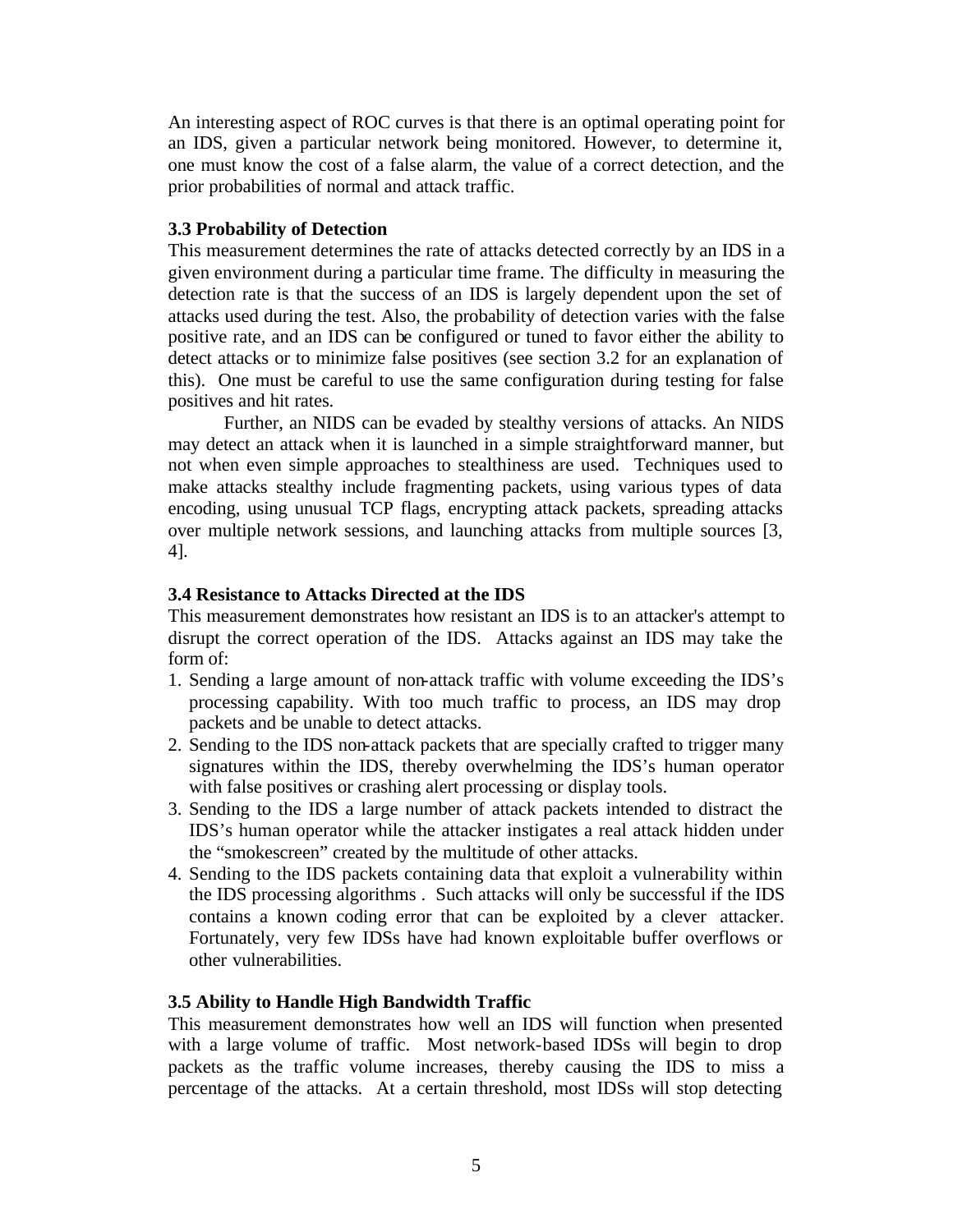any attacks. This measurement is almost identical to the "resistance to denial of service measurement" when the attacker sends a large amount of non-attack traffic to the IDS. The only difference is that this measurement calculates the ability of the IDS to handle particular volumes of normal background traffic.

#### **3.6 Ability to Correlate Events**

This measurement demonstrates how well an IDS correlates attack events. These events may be gathered from IDSs, routers, firewalls, application logs, or a wide variety of other devices. One of the primary goals of this correlation is to identify staged penetration attacks. Currently, IDSs have only limited capabilities in this area.

### **3.7 Ability to Detect Never Before Seen Attacks**

This measurement demonstrates how well an IDS can detect attacks that have not occurred before. For commercial systems, it is generally not useful to take this measurement since their signature-based technology can only detect attacks that had occurred previously (with a few exceptions). However, research systems based on anomaly detection or specification-based approaches may be suitable for this type of measurement. Usually systems detecting attacks that had never been detected before produce more false positives than those that do not have this feature.

#### **3.8 Ability to Identify an Attack**

This measurement demonstrates how well an IDS can identify the attack that it has detected by labeling each attack with a common name or vulnerability name or by assigning the attack to a category.

### **3.9 Ability to Determine Attack Success**

This measurement demonstrates if the IDS can determine the success of attacks from remote sites that give the attacker higher-level privileges on the attacked system. In current network environments, many remote privilege-gaining attacks (or probes) fail and do not damage the system attacked. Many IDSs, however, do not distinguish the failed from the successful attacks. For the same attack, some IDSs can detect the evidence of damages (whether the attack has succeeded) and some IDSs detect only the signature of attack actions (with no indication whether the attack succeeded or not). The ability to determine attack success is essential for the analysis of the attack correlation and the attack scenario; it also greatly simplifies an analyst's work by distinguishing between more important successful attacks and the usually less damaging failed attacks. Measuring this capability requires the information about failed attacks as well as successful attacks.

### **3.10 Capacity Verification for NIDS**

The NIDS demands higher-level protocol awareness than other network devices such as switches and routers; it has the ability of inspection into the deeper level of network packets. Therefore, it is important to measure the ability of a NIDS to capture, process and perform at the same level of accuracy under a given network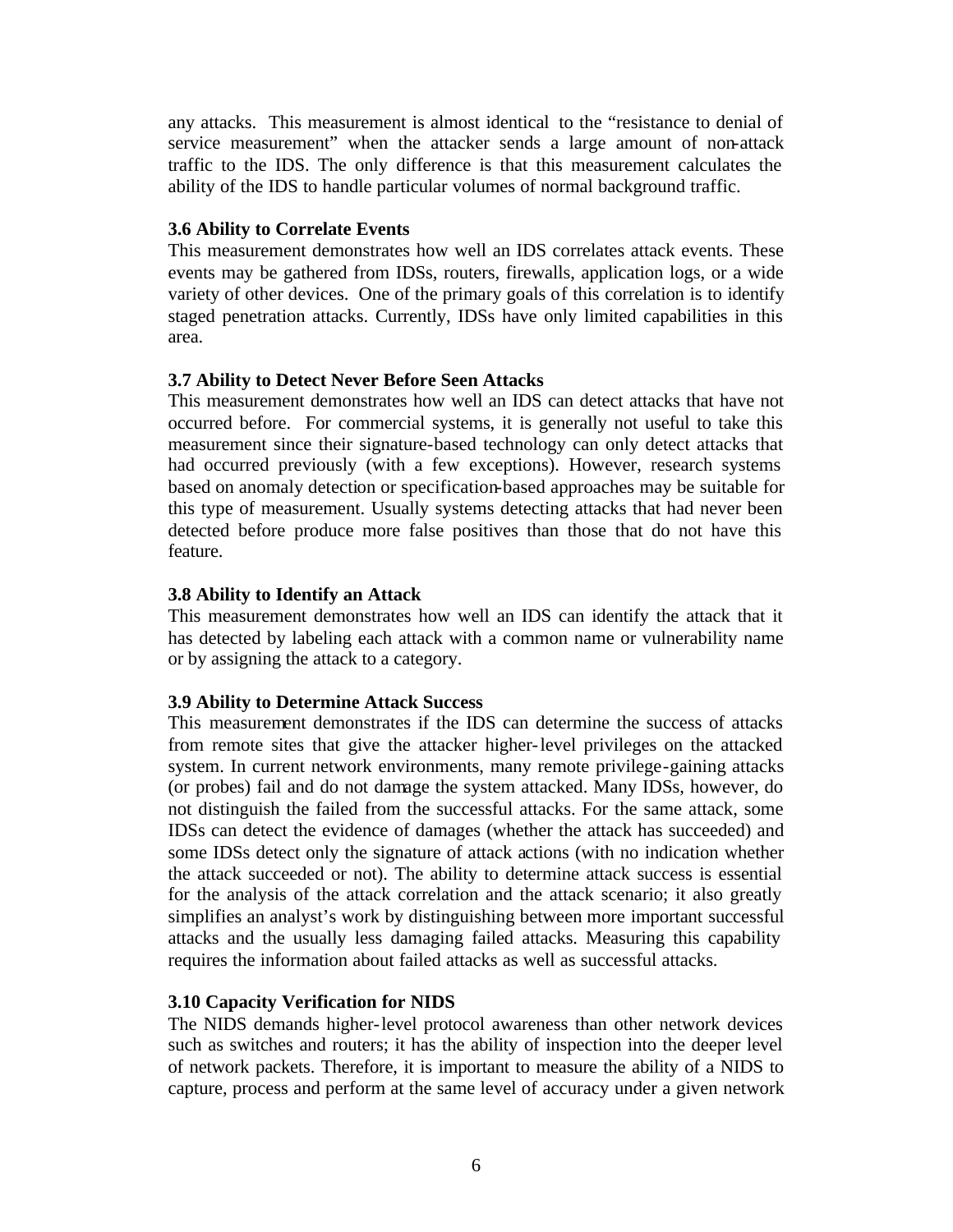load as it does on a quiescent network. For example, Hall [34] has proposed a test methodology and traffic metrics for standardized capacity benchmarking of NIDS. The NIDS customers can then use the standardized capacity test results for each metric and a profile of their networks to determine if the NIDS is even capable of sustaining inspection of the traffic.

#### **3.11 Other Measurements**

There are other measurements, such as ease of use, ease of maintenance, deployments issues, resource requirements, availability and quality of support etc. These measurements are not directly related to the IDS performance but may be more significant in many commercial situations.

# **4.0 Existing IDS Testing Efforts**

IDS testing efforts vary significantly in their depth, scope, methodology, and focus. Table 1 summarizes the characteristics of some of the more developed efforts listed in chronological order. This table demonstrates that evaluations have increased in complexity over time to include more IDSs and more attack types, such as stealthy and denial of service (DoS) attacks. Only research evaluations have included novel attacks designed specifically for the evaluation, evaluated the performance of anomaly detection systems, and generated ROC curves. Evaluations of commercial systems have included measurements of performance under high traffic loads. Traffic loads were generated using real high-volume background traffic mirrored from a live network and also with commercial loadtesting tools. The remainder of this section provides details concerning all the evaluations shown in Table 1, as well as for a few other more limited evaluations. Evaluations of research systems are described first, followed by descriptions of commercial system evaluations.

### **4.1** *University of California at Davis (UCD)*

Early research efforts at the University of California at Davis led to the first IDS testing platform that automatically launched attacks using interactive telnet, FTP, and rlogin sessions [5]. Scripts of normal and attack sessions were launched during tests that evaluated that ability of an IDS to distinguish intrusions from normal behavior and to operate when the computer running the IDS was under high load. An early network intrusion detection system called the Network Security Monitor (NSM) [6], which uses keyword matching to detect attacks in network traffic, was evaluated. The evaluation used a few attacks including password guessing, transmitting a password file to a remote host, and exploiting a vulnerability in the load module program to obtain super user status on a Unix machine. NSM missed some of these attacks until additional keywords were added. Under high CPU loads, it dropped packets and did not successfully detect attacks.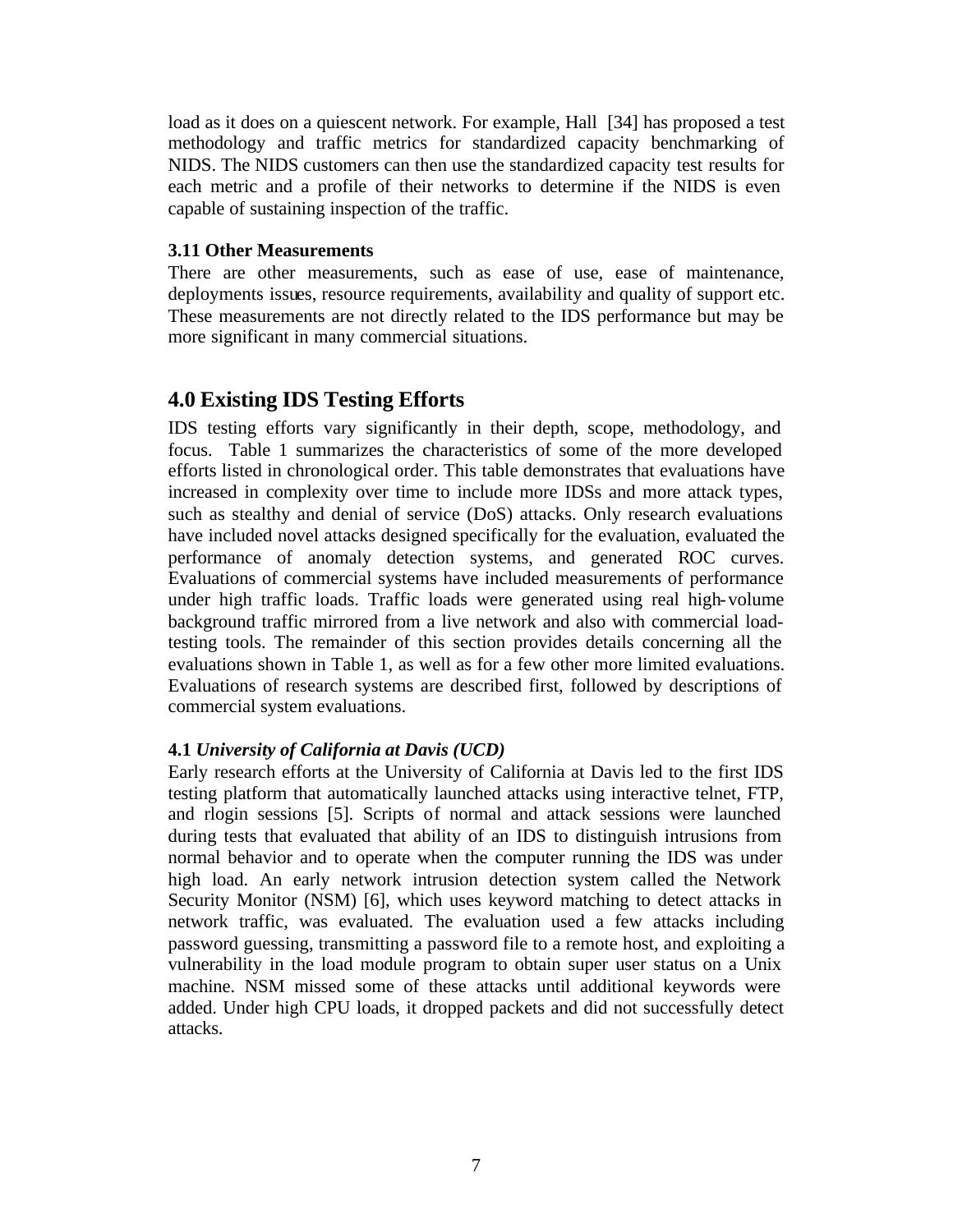#### **4.2** *IBM Zurich*

A similar IDS testing platform, not included in Table 1 (detail data not available), was developed at the IBM Zurich Research Laboratory to support IDS research [7]. Automated attacks and background traffic were generated as in [5] and used to improve IDS systems that were designed to detect attacks against FTP servers. Background traffic was generated only for FTP servers, and a small number of FTP attacks were scripted. It was noted that initial low detection and high false alarm rates were improved by cyc lical repeatable testing and that generating realistic normal background traffic was complex and time-consuming. A focus of this effort was an attempt to completely automate the tasks required to run an evaluation.

#### **4.3** *MIT Lincoln Laboratory (MIT/LL)*

MIT/LL has performed the most extensive quantitative IDS testing to date. Sponsored by the Department of Defense Advanced Research Projects Agency (DARPA), MIT/LL conducted large-scale testing of research IDSs in 1998 and 1999 [8, 9, 10]. The 1999 evaluation effort used a test bed, which generated live background traffic similar to that on an Air Force base containing hundreds of users on thousands of hosts. More than 200 instances of 58 attack types (including stealthy and novel attacks) were embedded in seven weeks of training data and two weeks of test data. Different from their 1998 evaluation, the 1999 evaluation was designed primarily to measure the ability of systems to detect new attacks without first training on instances of these attacks. Automated attacks were launched against three UNIX victim machines (SunOS, Solaris, Linux), Windows NT hosts, and a router in the presence of background traffic. Detection rates for attacks, false alarm rates for background traffic, and ROC curves were generated for more than 18 research IDS systems and attack categories including DoS, probe, remote-to-local, and user-to-super-user attacks. Attacks were counted as detected if an IDS produced an alert for the attacked machine that indicated traffic or actions on a victim host generated by the attack. An analysis of attack identification was also performed to determine if IDSs could provide the correct name for old attacks and attack details including the IP source address, ports used, and beginning and end of the attack. In addition, detailed analyses of detections and high-scoring false alarms were performed for a smaller number of highperformance systems to determine why specific attacks were missed. Results demonstrated that a combination of network and host-based approaches would have provided the best attack coverage. Also, novel attacks are difficult to detect because signatures do not generalize to new attacks and because network protocols or host audit logs were not analyzed sufficiently to extract attack evidence. Systems that detected old attacks could provide the correct names for these attacks and provide accurate information on the attack source, protocols, and ports used.

The MIT/LL evaluations resulted in the development of an intrusion detection corpus that includes weeks of background traffic and host audit logs, and hundreds of labeled and documented attacks. This corpus, used extensively by researchers, has been used as part of a data mining competition [11], and was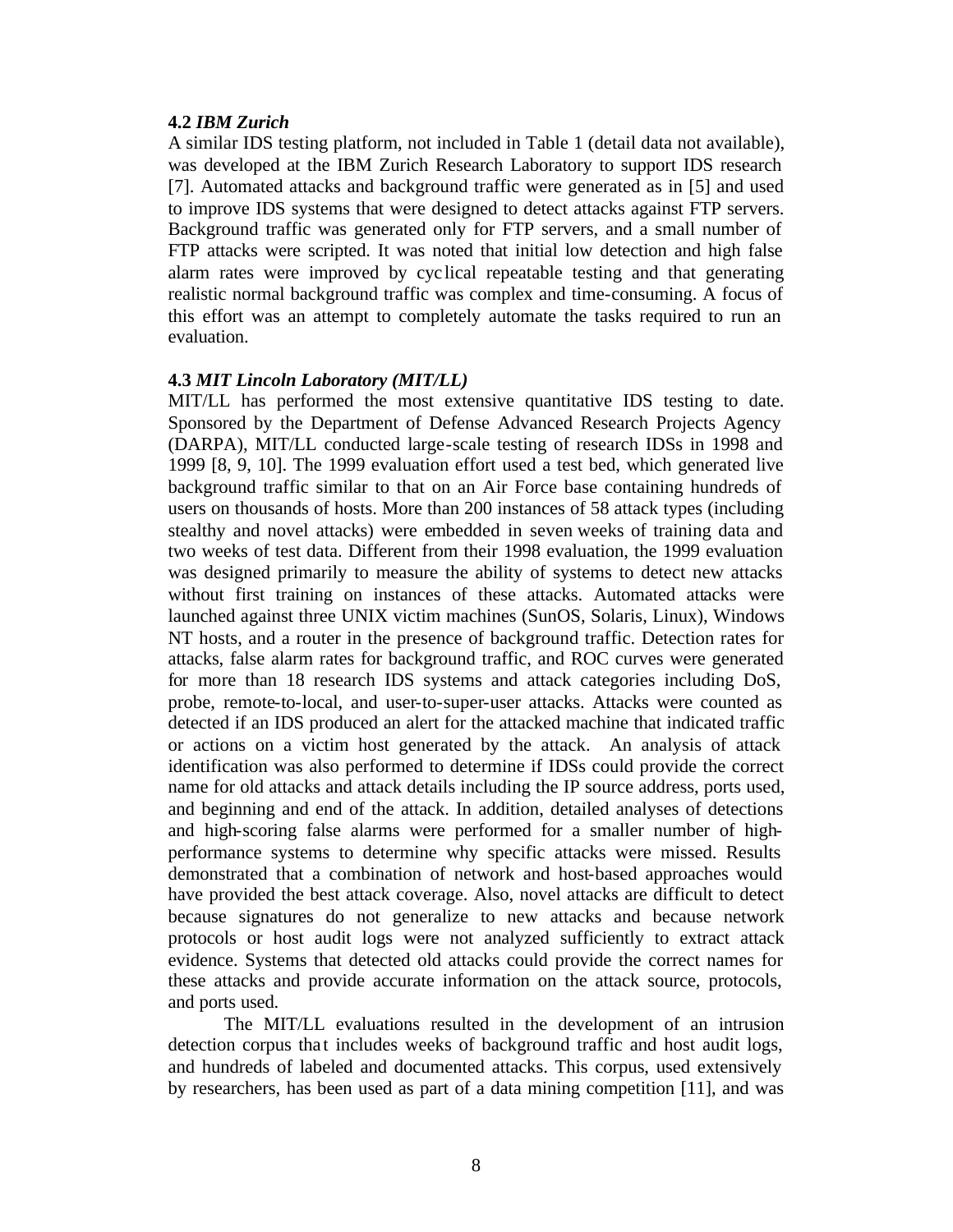recently posted to a public web site [12]. This data has been used by Anzen Computing [13] to evaluate five commercial IDSs. Network tcpdump packet traces from the MIT/LL corpus were played back on a testbed in real time past commercial products, and truth markings were used to score output alerts. In addition, traffic for a few attacks was modified to determine whether the commercial systems were susceptible to the IDS evasion techniques described in [3]. The best commercial system detected only about half of the 43 attacks used, and three of the five commercial systems were not susceptible to IDS evasion techniques. Recent extensions of the MIT/LL evaluations led to a new corpus containing traffic produced by two complex distributed denial of service attacks and an evaluation testbed entitled LARIAT that automates most of the tasks required for real-time evaluations [14]. A review of the MIT/LL evaluations [15] suggests further extensions including more detailed analyses of reasons for misses and false alarms, development of calibrated sets of background traffic, inclusion of commercial products, and use of many more attacks.

#### **4.4** *Air Force Research Laboratory (AFRL)*

AFRL, also under DARPA funding, participated with MIT/LL in the 1998 and 1999 evaluations of research IDS's. Their approach was similar to MIT/LL (they used some of MIT/LL's traffic and attack generation software ) but focused upon testing IDSs in real-time in a more complex hierarchical network environment. IDS systems were installed in a testbed, four hours of background traffic were run, and attacks were launched against hosts in the midst of this background traffic. AFRL simulated a large network by developing software (also used by MIT/LL) to dynamically assign arbitrary source IP addresses to individual network sessions running on testbed computers. The 1998 test [16] evaluated three mature research signature-based IDSs and a government off-the-shelf (GOTS) baseline system similar to NSM [6]. Research systems had substantially lower false alarm rates than the GOTS system, but overall attack detection accuracy was still roughly only 25% at acceptable low false alarm rates. Further real-time evaluations were performed in 1999 on the same testbed, but no publications are currently available that describe this work. A summary briefing to DARPA noted that 1999 evaluations included commercial IDS systems, more complex background traffic, and a wider range of attacks and research systems.

#### **4.5** *MITRE*

The MITRE Corporation [17] hosted the Intrusion Detection Fly-Off, one of the earliest evaluations of commercial and government-developed IDSs. This activity was an investigation into the characteristics and capabilities of network-based IDSs. Seven IDSs were tested using a two-phase approach. Phase I included relatively simple attacks using tools such as SATAN. This phase gave IDS operators an opportunity to familiarize themselves with the IDSs, and gave attackers an opportunity to practice attacking the systems. Phase II was designed to simulate a determined attack, involving both simple and more complex, stealthy attacks. Qualitative results were generated according to the following categories: real-time alerting capabilities; reporting capabilities; off-line analysis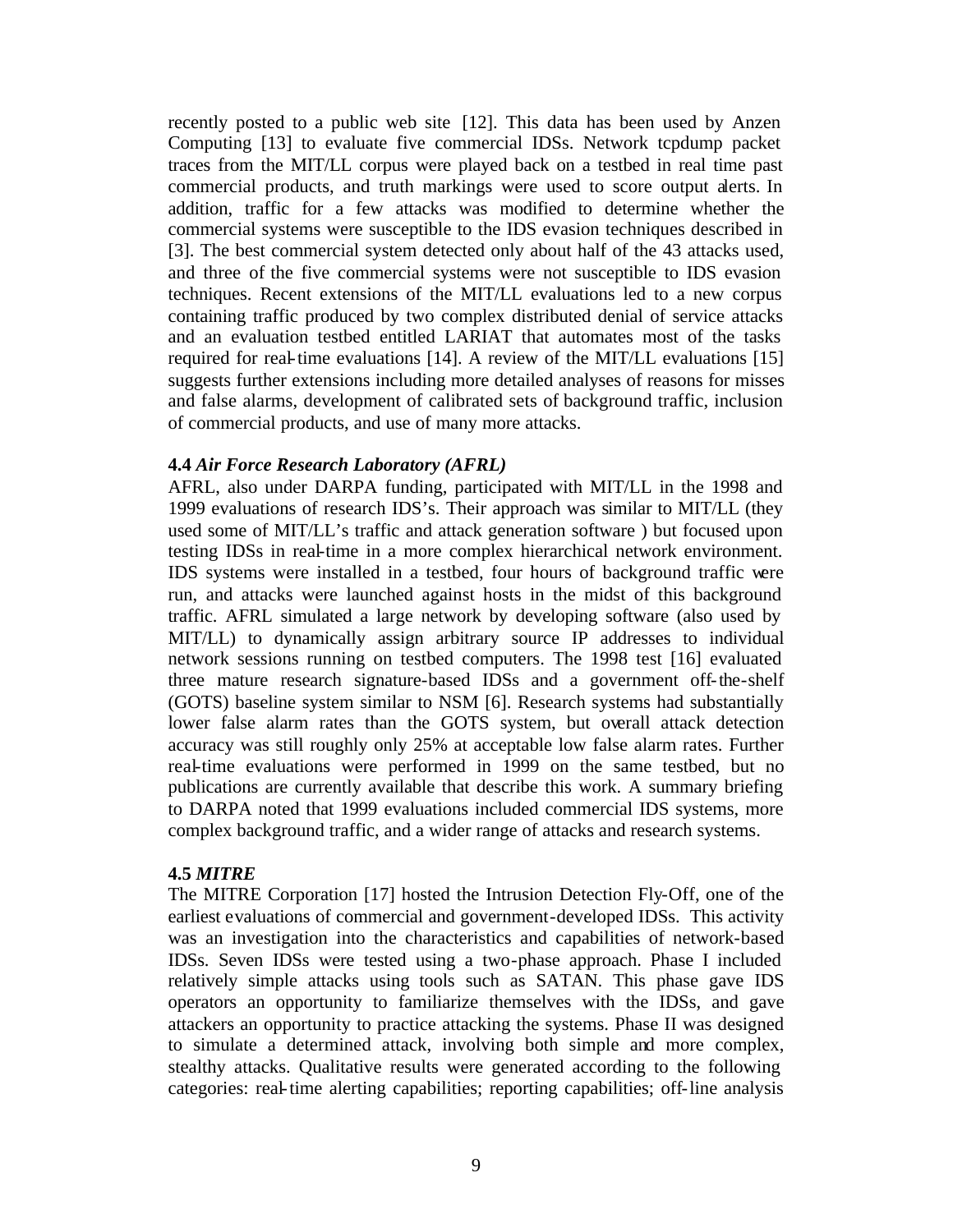capabilities; response capabilities; and remote management system. These analyses revealed weaknesses in the implementation and stability of some of the systems tested. Two of the commercial systems tested detected many more lowlevel attacks than the three government-developed systems, presumably because they had many more signatures for these attacks. The government-developed systems, however, were better suited to detecting and analyzing high-level attacks performed during interactive sessions. Attackers, given knowledge of the signatures used in the IDSs, were able to create stealthy attacks that were not detected.

### **4.6** *Neohapsis/Network-Computing*

Since 1999, Network Computing magazine has sponsored evaluation of commercial intrusion detection products by Neohapsis Laboratories[18-20]. The most recent review [20] included 13 commercial IDSs and the open-source Snort IDS [21]. These reviews assess performance under highly realistic traffic loads and have grown in complexity over the years. Qualitative results focus on practical characteristics including ease-of-use of the management framework, stability, cost effectiveness, signature quality/depth, and ease of customization. Quantitative results include the number of attacks detected [18-20] and sometimes the maximum traffic rates that can be handled before the IDS starts dropping packets, fails to perform signature checking, or fails to reassemble fragmented packets [19]. Table 1 shows characteristics of the most recent evaluation [20]. Realistic background traffic was created by mirroring traffic from DePaul University in Chicago onto an isolated testbed network. This traffic was from a backbone network with roughly 10,000 hosts and traffic rates of 30- to 88-M bits/sec and 5,000 to 7,000 packets per second. The evaluation showed that only seven of the IDSs tested could operate at these high traffic loads and that one crashed after only a few minutes. No careful analysis was made of false alarm rates. Nine recent attacks were launched against eight network IDSs. One detected all nine attacks, two detected only two attacks, and the other six detected from five to eight attacks. Each IDS was scored in the areas of management framework, signature quality/depth, stability of engine, cost-effectiveness, and customization. Detailed tables were also provided for each IDS, including features such as availability of a back-end database API, ability to reassemble fragmented packets and TCP streams, automatic signature update capabilities, availability of CVE cross references for signatures, and ability to log and display offending packets. A somewhat surprising result is that the open-source Snort IDS was rated third, an outcome that was better than 7 of the 9 commercial products tested.

### **4.7** *The NSS Group*

The NSS Group evaluated IDSs and vulnerability scanners in 2000 and 2001. The report of the 2001 IDS evaluation [22] includes 15 commercial IDS products and the open-source Snort IDS [21]. The bulk of this report presents detailed information for each IDS on its architecture, ease of installation and configuration, and the types of reporting and analysis provided. Twelve IDSs were compared using either 18 or 66 commonly available exploits including port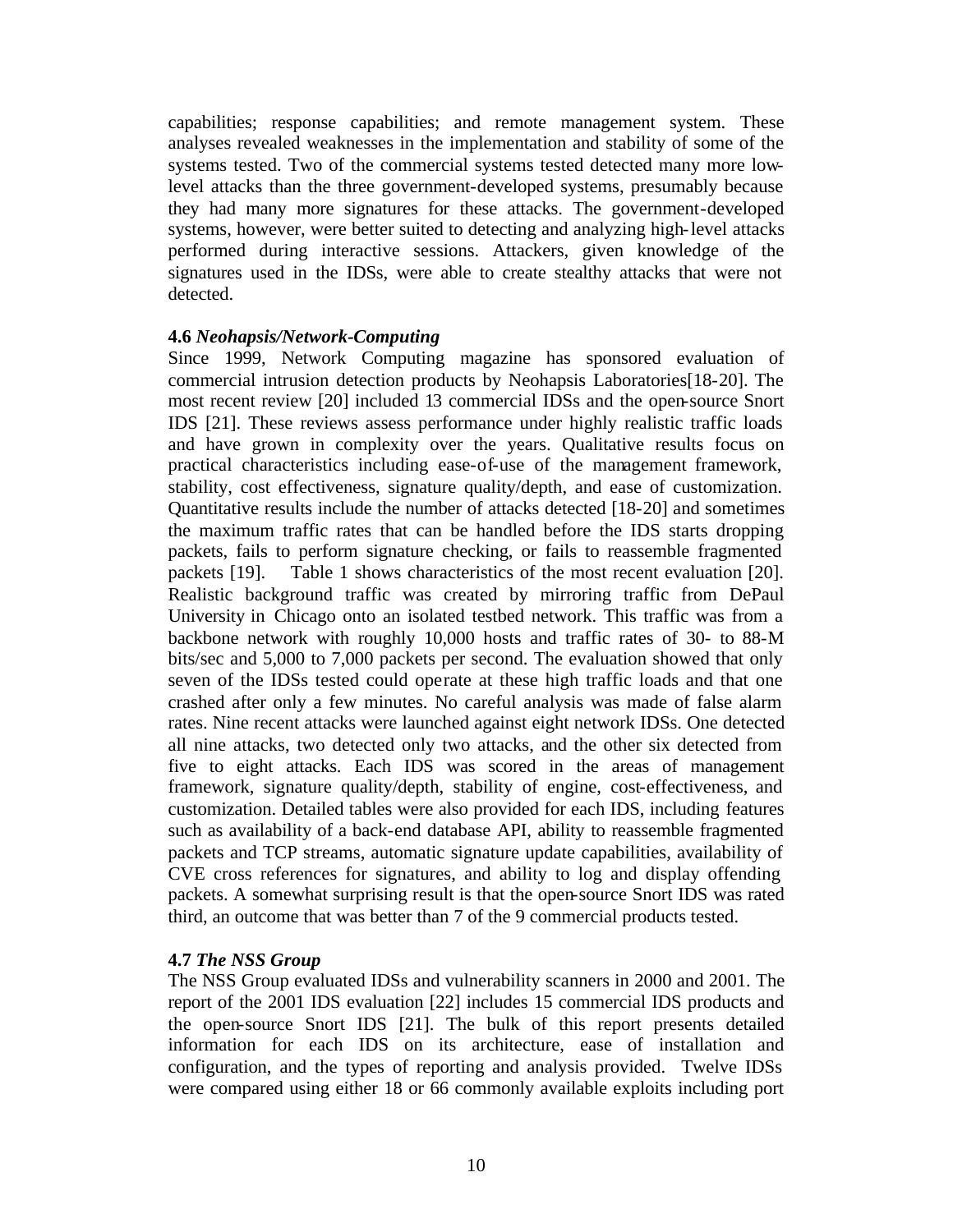scans, DoS, Distributed DoS, Trojans, Web, FTP, SMTP, POP3, ICMP, and Finger attacks. Attacks were counted as detected only when they were reported "in as straightforward and clear a manner as possible." Attack detection rates were measured on a 100 M bits/s network with no traffic and with small (64 byte), real-world, and large (1514 byte) packets that consumed 0%, 25%, 50%, 75%, and 100% of the network bandwidth. In addition, IDS attack detection for fewer attacks (7 to 8) was measured using packet manipulation IDS evasion techniques described in [3] and HTTP syntax manipulation provided by a tool designed to hide web attacks called "whisker." Vulnerability to two tools named "stick" and "snot" designed to generate packets that elicit false alarms on IDSs was also determined. Attack detection rates are difficult to compare to other studies because correct detection required correct labeling and not simply detection. Detection rates with no traffic were high and above 80% for all but two IDSs. Detection rates fell off dramatically for some systems under high traffic loads, but remained high for others. Most systems were not vulnerable to the IDS evasion techniques tested and did not respond to tools designed to produce false alarms.

#### **4.8** *Network World Fusion*

A more limited review of five commercial IDSs was reported by Network World Fusion magazine [23]. This review discussed ease of setup and use as well as features, but it also evaluated detection accuracy using 27 common attacks launched against three victim machines. These included stealthy web attacks generated using the "whisker" attack tool. Systems were tested using no background traffic and with artificially-generated loads of 40 M bits/sec (9,700 packets/sec), 60 M bits/sec (14,200 packets/sec), and 90 M bits/sec (67,000 packets/sec) on a 100 M bit/sec testbed network. Under no load, from roughly 78% to 93% of the 27 attacks were detected. Under the highest load of 90 M bits/sec, performance degraded substantially. Detection accuracy fell to 15% for one system and ranged from 63% to 78% for the other four.

|                         | <b>MITRE</b> | <b>UC</b>      | <b>MIT</b>     | <b>MIT</b> | <b>AFRL</b>    | Neo-   | <b>NSS</b> | <b>Network</b> |
|-------------------------|--------------|----------------|----------------|------------|----------------|--------|------------|----------------|
|                         | 1997         | Davis          | /LL            | /LL        | 1998           | hapsis | 2001       | World          |
|                         |              | 1997           | 1998           | 1999       |                | 2001   |            | 2001           |
| <b>Attacks</b>          |              |                |                |            |                |        |            |                |
| Number of               | >10          | $\overline{4}$ | 38             | 56         | 19             | 9      | 66         | 27             |
| <b>Attacks</b>          |              |                |                |            |                |        |            |                |
| Number of               | 6            | $\mathbf{1}$   | $\overline{4}$ | 5          | $\overline{4}$ | 3      | 3          | 3              |
| victims                 |              |                |                |            |                |        |            |                |
| New/Novel               |              |                | Ö              | Ö          |                |        |            |                |
| Attacks                 |              |                |                |            |                |        |            |                |
| <b>Stealthy Attacks</b> | Ö            | Ö              | Ö              | Ö          |                | Ö      | Ö          | Ö              |
| DoS Attacks             | Ö            |                | Ö              | Ö          | Ö              |        | Ö          | Ö              |
| <b>Metrics</b>          |              |                |                |            |                |        |            |                |
| Probability of          |              |                | Ö              | Ö          | Ö              |        |            |                |
| <b>False Alarms</b>     |              |                |                |            |                |        |            |                |
| Probability of          |              |                | Ö              | Ö          | Ö              | Ö      | Ö          | Ö              |
| Detection               |              |                |                |            |                |        |            |                |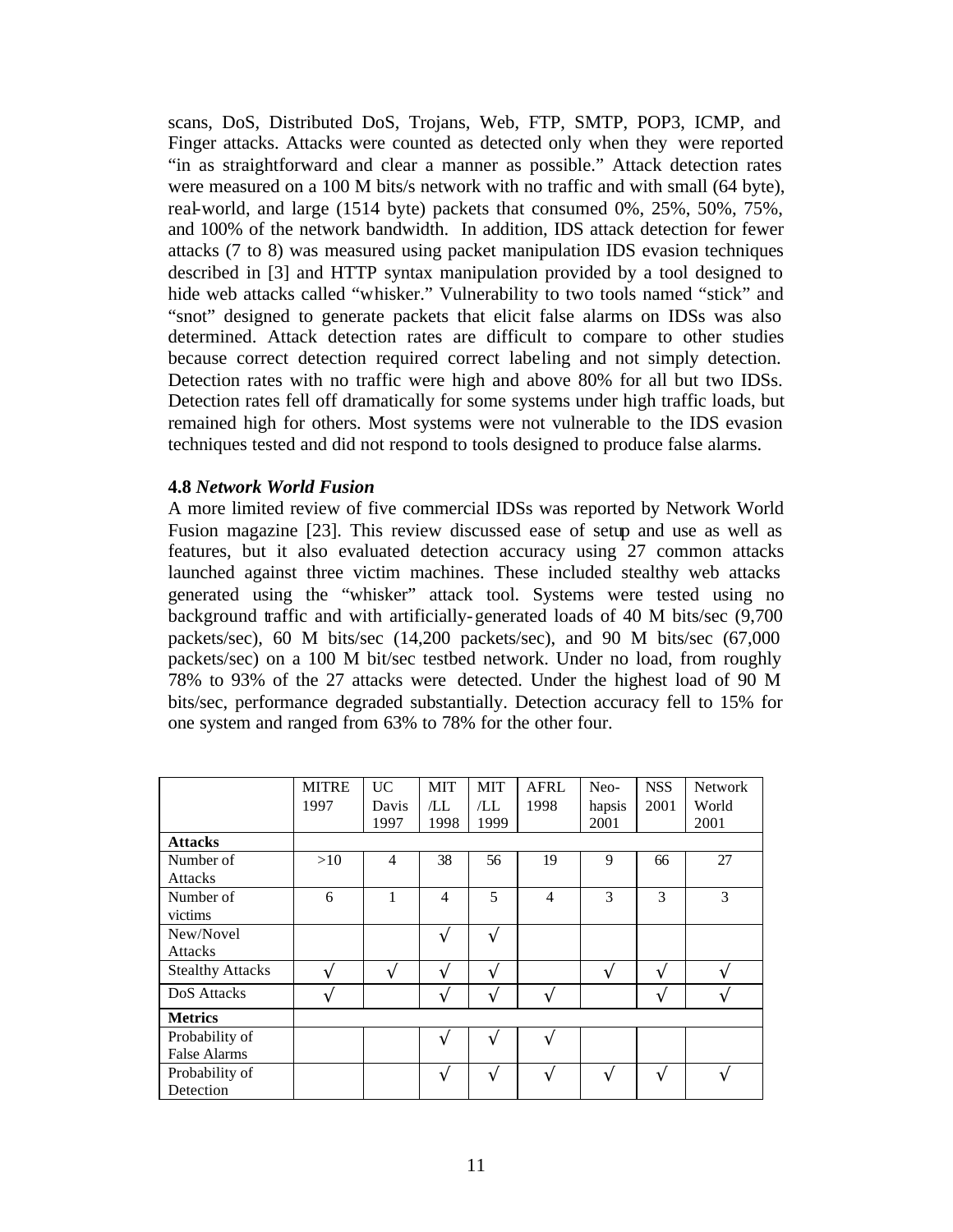| Receiver               |   |   | Ö  | Ö  | Ö |    |    |   |
|------------------------|---|---|----|----|---|----|----|---|
| <b>Operating Curve</b> |   |   |    |    |   |    |    |   |
| Perf. Under High       |   |   |    |    |   | Ö  | Ö  | Ö |
| Traffic                |   |   |    |    |   |    |    |   |
| <b>Background</b>      |   |   |    |    |   |    |    |   |
| traffic                |   |   |    |    |   |    |    |   |
| Real                   |   |   |    |    |   | Ö  |    |   |
| Generate on            |   | Ö | Ö  | Ö  | Ö | Ö  | Ö  | Ö |
| Testbed                |   |   |    |    |   |    |    |   |
| <b>ID</b> Systems      |   |   |    |    |   |    |    |   |
| Number                 | 7 | 1 | 10 | 19 | 4 | 14 | 16 | 5 |
| Commercial             | Ö |   |    |    |   | Ö  | Ö  | Ö |
| Signature              | Ö | Ö | Ö  | Ö  | Ö | Ö  | Ö  | Ö |
| Anomaly                |   |   | Ö  | Ö  |   |    |    |   |
| Network                | Ö | Ö | Ö  | Ö  | Ö | Ö  | Ö  | Ö |
| Host                   |   |   | Ö  | Ö  | Ö | Ö  | Ö  |   |

Table 1: Characteristics of IDS tests

# **5.0 Challenges of IDS Testing**

There are several aspects of IDSs that make IDS testing challenging.

#### **5.1 Difficulties in Collecting Attack Scripts and Victim Software**

One problem that has inhibited progress in this field is the difficulty of collecting attack scripts and victim software. It is difficult and expensive to collect a large number of attack scripts. While such scripts are widely available on the Internet, it takes time to find relevant scripts to a particular testing environment. Once a script is identified, our experience is that it takes roughly one person-week to review the code, test the exploit, determine where the attack leaves evidence, automate the attack, and integrate it into a testing environment. As shown in Table 1, the number of attack types used in evaluations performed in 2001 ranges from 9 [20] to 66 [22], and many evaluations are heavily weighted towards scan and reconnaissance attacks due to the availability of these tools. A related problem is that it is difficult (but seemingly necessary) to collect appropriate victim software associated with each attack script. Often the various scripts only work against very specific version numbers of software that is difficult to obtain. The software itself may be difficult to obtain due to the expense or possibly the obscurity of the software. In addition, older vulnerable versions of the software may not be easily obtainable from the vendor. Vulnerable software is necessary for these evaluations and attack packets (or host audit logs) can't simply be fed into an IDS. Without information about the features used to detect attacks, the only way to determine whether an attack is detected is to successfully run the attack.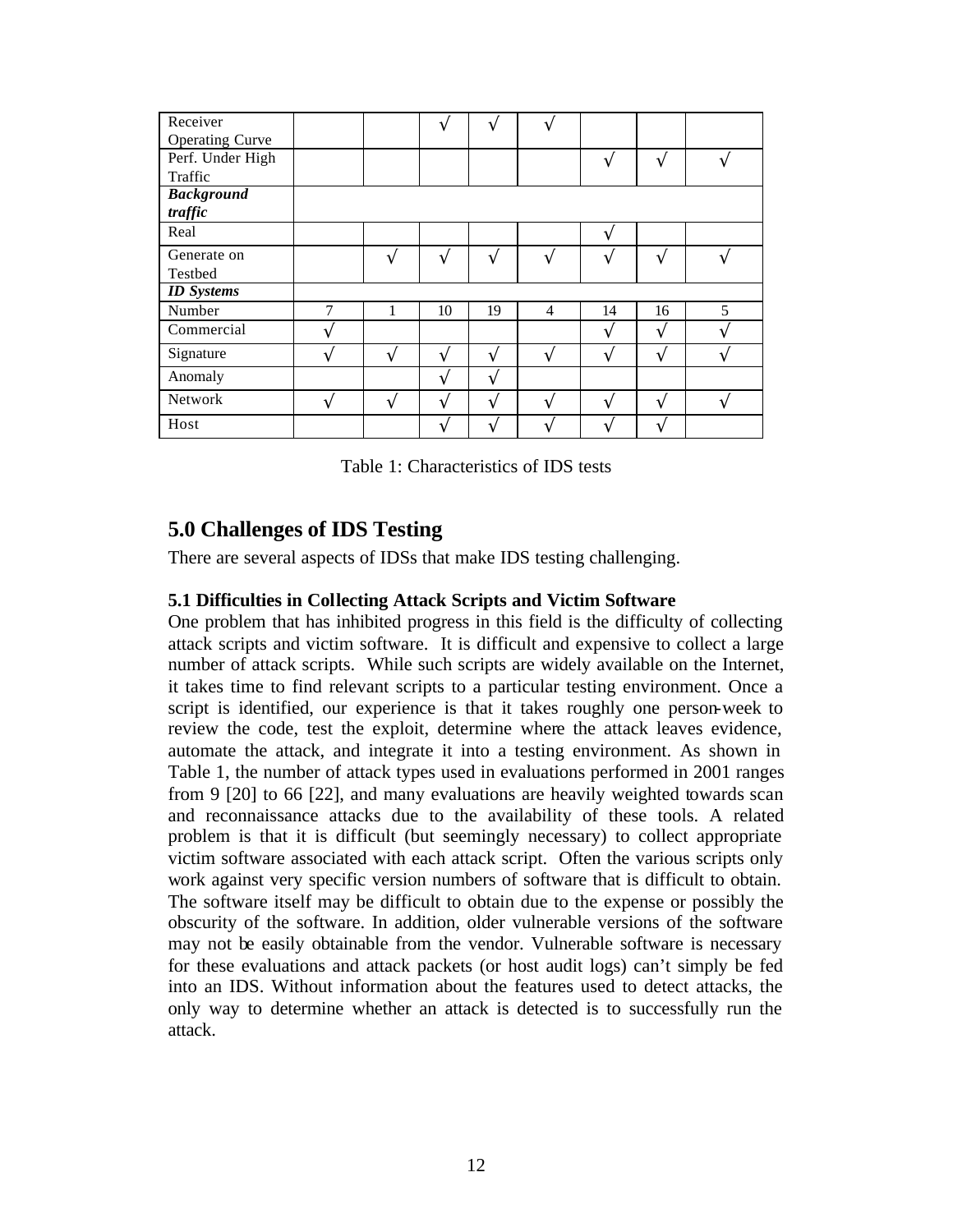# **5.2 Differing Requirements for Testing Signature Based vs. Anomaly Based IDSs**

Although most commercial IDSs are signature based, many research systems are anomaly-based, and it would be ideal if an IDS testing methodology would work for both of them. This is especially important since we would like to compare the performance of upcoming research systems to existing commercial ones. However, creating a single test to cover both types of systems presents some problems. First anomaly-based systems require normal traffic for training that does not include attacks. The MIT/LL 1999 evaluation [9,10], provided this type of training data specifically to train anomaly detection systems, but it was not available for other evaluations. Anomaly based-systems also may learn artifacts of the testing methodology and thereby perform well without actually detecting any real attacks. This may happen when all the attacks in a test are launched from a particular user, IP address, subnet, or MAC address. However, anomaly systems may learn subtle characteristics that are hard to predetermine such as packet window size, ports, typing speed, command set used, TCP flags, or connection durations which enable them to perform artificially well in the test environment. Conversely, testing signature based IDSs also presents some problems. Each signature based IDS detects a particular set of attacks. This means that the performance of a signature-based IDS in a test will, to a large degree, reflect the set of attacks used in the test. This presents a problem since researchers must decide which attacks to include, and this decision may arbitrarily favor one of the tested systems. To a lesser extent, anomaly systems can also have this problem since they will only process certain data streams when looking for attacks and they can't detect attacks in the unexamined data streams.

### **5.3 Differing Requirements for Testing Network Based vs. Host Based IDSs**

Testing host based IDSs presents some difficulties not present when testing network based IDSs. In particular, network based IDSs can be tested in an offline manner by creating a log file containing TCP traffic and then replaying that traffic to IDSs, as reported in [8-13]. This is convenient as all of the IDSs do not have to be tested at the same time, and the repeatability of the test is easy to achieve. Alternately, host based IDSs use a variety of system inputs in order to determine whether or not a system is under attack. This set of inputs changes between IDSs. Also, host based IDSs are designed to monitor a host as opposed to a single data feed (like network based IDSs). This makes it difficult to replay activity from log files in order to test a host based IDS. Since it is difficult to test a host based IDS in an off-line manner, researchers must explore more difficult real-time testing. Real-time testing presents problems of repeatability and consistency between runs.

### **5.4 Four Approaches to Using Background Traffic in IDS Tests**

Most IDS testing approaches can be classified in one of four categories with regard to their use of background traffic: testing using no background traffic/logs, testing using real traffic/logs, testing using sanitized traffic/logs, and testing using simulated traffic/logs. While there may be other valid approaches, most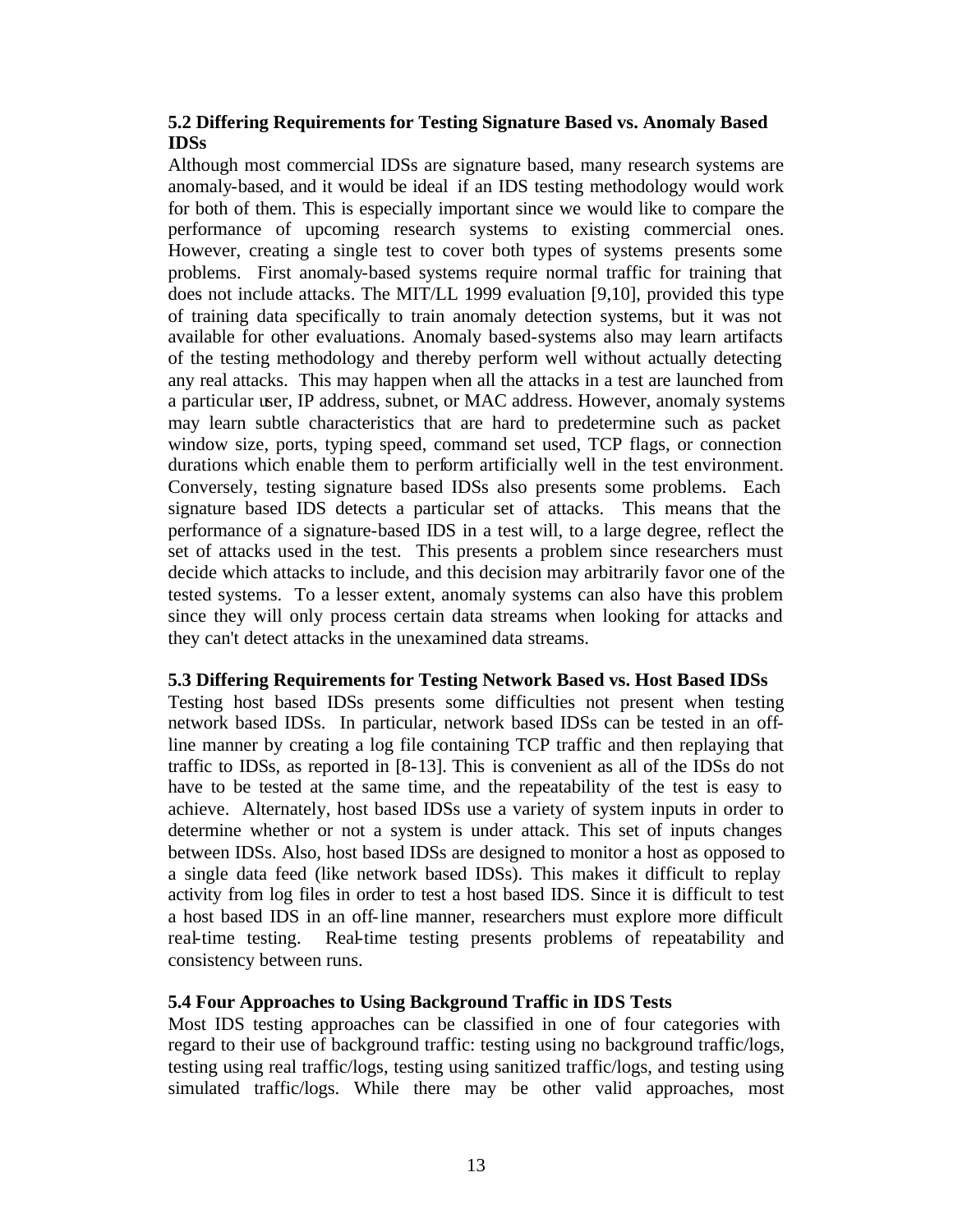researchers find it necessary to choose among these categories when designing their experiments. Furthermore, it is not yet clear which approach is the most effective for testing IDSs since each has unique advantages and disadvantages.

#### **Testing using no background traffic/logs**

Many evaluations [19,22,23] test IDSs using no background traffic as a reference condition. In such experiments, an IDS is set up on a host or network on which there is no activity. Then, computer attacks are launched on this host or network to determine whether or not the IDS can detect the attacks. This technique can determine an IDS hit rate but can say nothing about false positives. This approach is useful for verifying that an IDS has signatures for a set of attacks and that the IDS can properly label each attack. Furthermore, testing schemes using this approach are often much less costly to implement than the ones that include, sanitize, or create background traffic or logs.

However, one drawback is that tests using this scheme are based on the implicit assumption that an IDSs ability to detect an attack is same regardless of background activity. At low levels of background activity it is not known whether or not this assumption is true (although we believe that it is). At high levels of background activity we know that IDSs performance often degrades (e.g. see [19, 22, 23] and thus the assumption may no longer be true.

### **Testing using real traffic/logs**

Some researchers have tested IDSs by injecting attacks into a stream of real background activity [20]. This is a very effective approach for determining the hit rate of an IDS given a particular level of background activity. Hit rate tests using this technique may be well received because the background activity is real and it contains all of the anomalies and subtleties of background activity. Furthermore, this technique enables the comparison of IDS hit rates at differing levels of activity.

However, there are some drawbacks to using this technique:

- 1. It is usually not possible to have a repeatable test using real traffic since it is difficult politically and technically to store and replay large amounts of real traffic (especially in a backbone environment). Current hardware has trouble replaying network packets at speeds of over 100 Mb/sec and attempts to parallelize this process results in packet sequencing problems.
- 2. These experiments usually use a small set of victim machines that are set up for the sole purpose of being attacked during the test. Some IDSs may be able to detect that only these machines are attacked and thus artificially elevate their performance in the test. This is not a problem with most commercial systems but it does exist with many anomaly based research systems.
- 3. The real background activity used may contain anomalies unique to the network, which somehow favor one IDS over another. This could happen if a test network heavily used a particular protocol that was processed more deeply by a particular IDS. The IDS, which processes one protocol primarily, may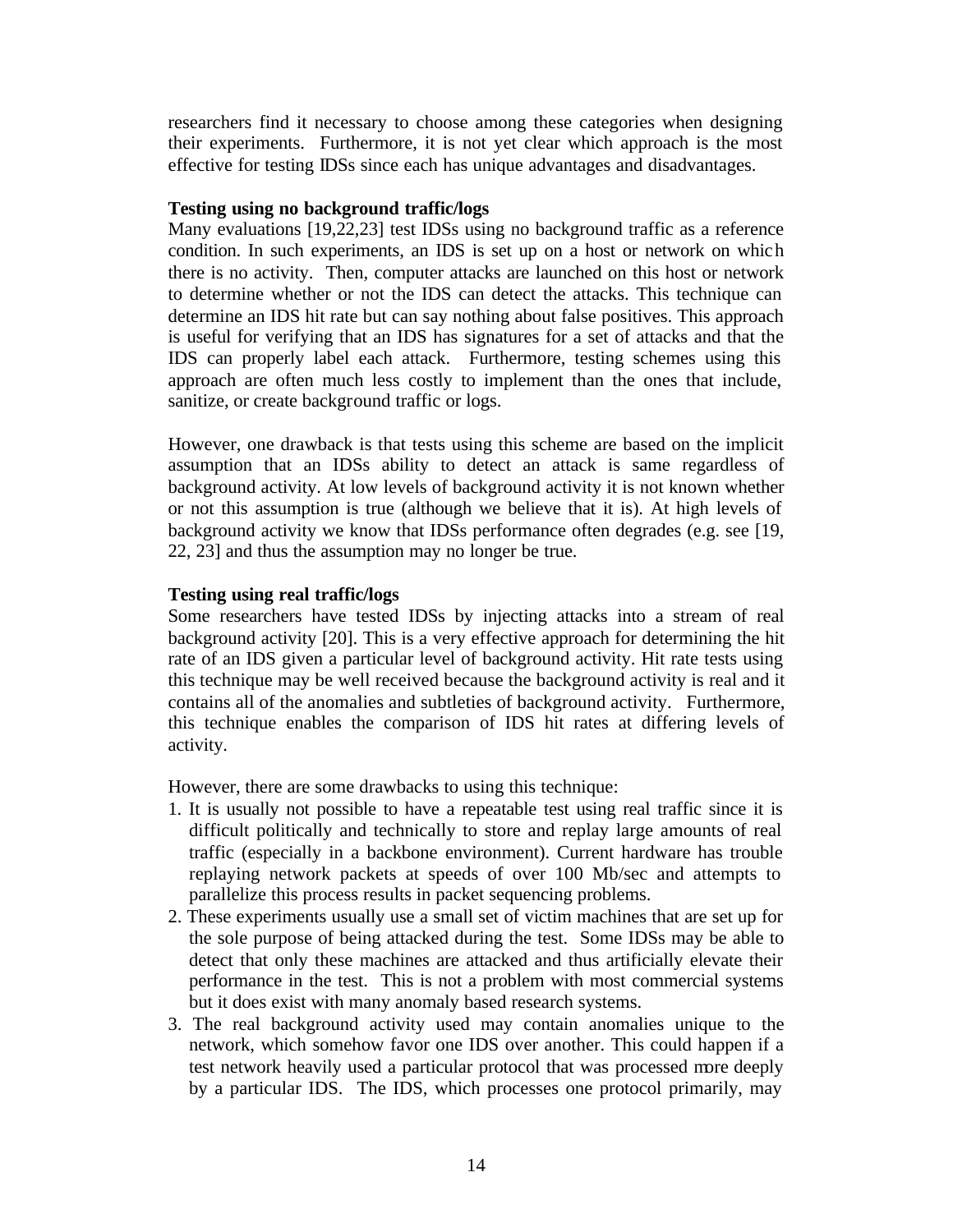then miss other attacks that it should detect.

- 4. It is difficult to use this technique to determine false positive rates (and ROC curves). It is virtually impossible to guarantee the identification of all of the attacks that naturally occurred in the background activity, and this limitation hinders false positive rate testing. However, we hope that in practice it will become possible to use real traffic to determine false positive rates by manual analysis of the traffic logs, in addition to using statistical sampling techniques (to reduce the manual workload). Even with manual analysis, it will be impossible to guarantee that all attacks have been found, and some assumptions/approximations will have to be made.
- 5. It is difficult to publicly distribute the test since there are privacy concerns related to the use of real background activity.
- 6. Replay may damage the timings unless the replay honors the timestamps and the *tecdump* records (for TCP/IP NIDS) the timestamps to a granularity that is sufficiently fine.

### **Testing using sanitized traffic/logs**

To overcome the political and privacy problems of using, analyzing, and/or distributing real background activity; some researchers have proposed using sanitized background activity. Examples of sanitized traffic are cleansed TCP packet headers used in studies [24]. These headers were recorded during normal traffic for use in modeling network statistics and not to evaluate intrusion detection systems. In this approach, real background activity is prerecorded and then sanitized to remove any sensitive data. Then, attack data is injected within the sanitized data stream. This can be accomplished either by replaying the sanitized data and running attacks concurrently or by separately creating attack data and then inserting this data into the sanitized data. The advantage of this approach is that the test data can be freely distributed and the test is repeatable.

However, some difficulties exist when using this approach:

- 1. Sanitization attempts may end up removing much of the content of the background activity thus creating a very unrealistic environment.
- 2. Sanitization attempts may fail causing an accidental release of sensitive data. This scenario is very possible since it is infeasible for a human to verify the sanitization of a large volume of data. We feel that this risk is one that most organizations will not tolerate for the sake of a research project.
- 3. Since attacks have to be injected somewhat artificially into the sanitized data stream (regardless of the method used), the attacks will not realistically interact with the background activity. For example, buffer overflow attacks may be launched against a web server and cause the server to crash, but normal background requests to the web server may continue. This lack of interaction between the attacks and the background activity could be a problem when testing IDSs.
- 4. When sanitizing real traffic, it may be difficult to remove attacks that existed in the data stream. If one is merely testing hit rates, then having unidentified attacks in the data is an inconvenience but not a major problem. However,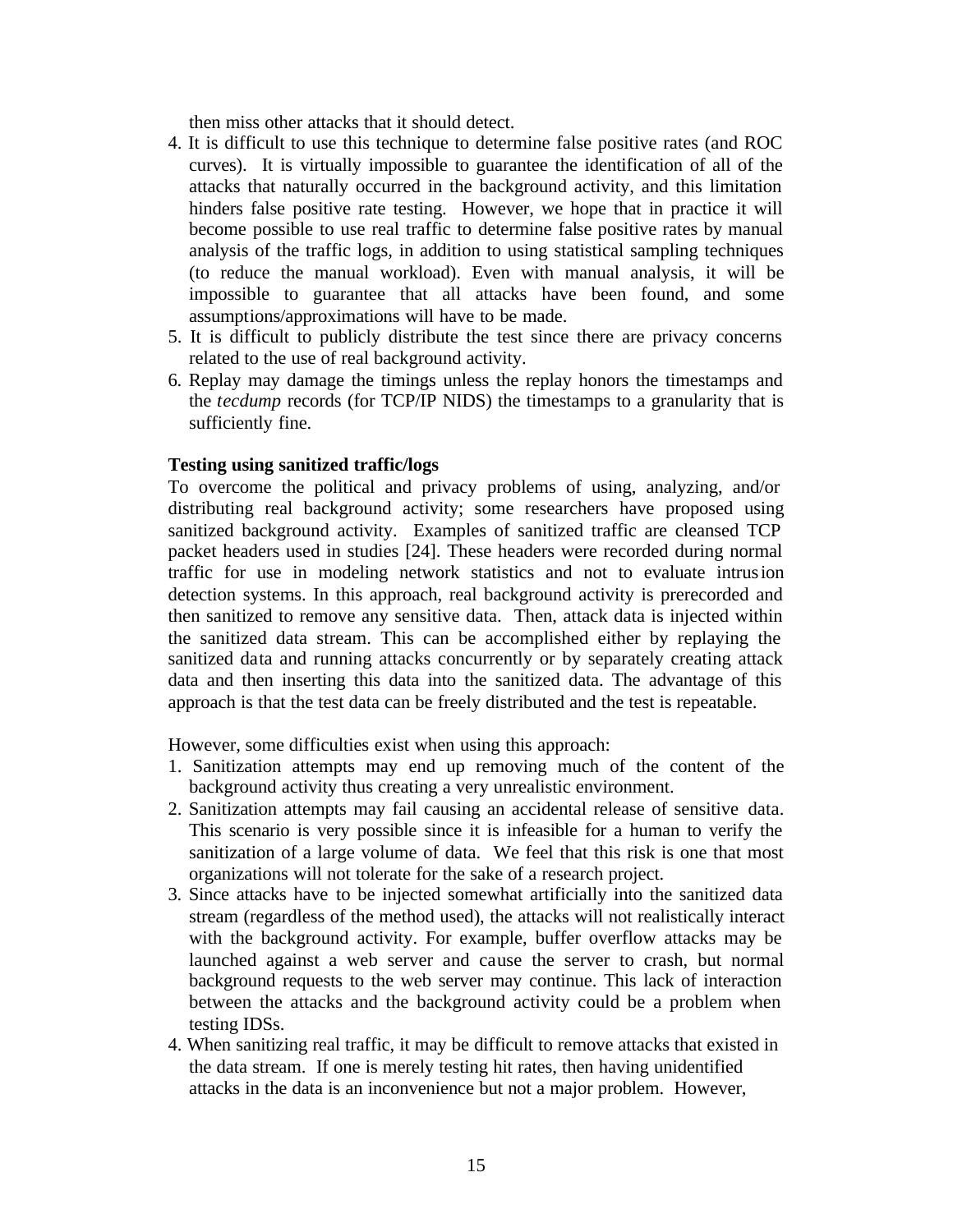having unidentified attacks in the background activity would pose a problem for any false positive testing. Further, sanitizing data may remove information needed to detect attacks.

#### **Testing by generating traffic on a testbed network**

The most common approach to testing IDSs is to create a testbed network with hosts and network infrastructure that can be successfully attacked and to generate background traffic on this network [5, 7, 8-10, 12, 16, 19, 22, 23]. The testbed network includes victims of interest with background traffic generated by complex traffic generators that model the actual network traffic statistics [8-10]. Simpler commercial traffic generators can also be used to create a small number of packet types at a high rate [19, 22, 23]. Network traffic and host audit logs can be recorded in such a testbed for later playback [8-10,12] or evaluations can be performed in real time [16, 22, 23]. An advantage of this approach is that the data can be distributed freely since it does not contain any private or sensitive information. Another advantage is that we can guarantee that the background activity does not contain any unknown attacks since we created the background activity using the simulator. Lastly, IDS tests using simulated traffic are usually repeatable since one can either replay previously generated background activity or have the simulator regenerate the same background activity that was used in a previous test. This kind of test would appear to be one of the best since you can test both hit rates and false positive rates and use them to create ROC curves.

However, there are several difficulties to this approach:

- 1. It is very costly and difficult to create a simulation.
- 2. It may be difficult to simulate a high bandwidth environment due to resource constraints.
- 3. The need for different types of traffic to model various networks; for example, USAF traffic differs from traffic on academic networks.

# **6.0 IDS Testing Research Recommendations**

This section presents a variety of research recommendations in the area of IDS testing. We first present recommendations for improving data sets and then present recommendations for enhancing metrics.

### **6.1 Shared Datasets**

There is a great need for IDS testing datasets that can be shared openly between multiple organizations. There are very few such datasets that have even semirealistic data or have the attacks within the background traffic labeled. Existing datasets [12, 29] have been used frequently by researchers. Without such shareable datasets IDS researchers must either expend enormous resources creating proprietary datasets or use fairly simplistic data for their testing.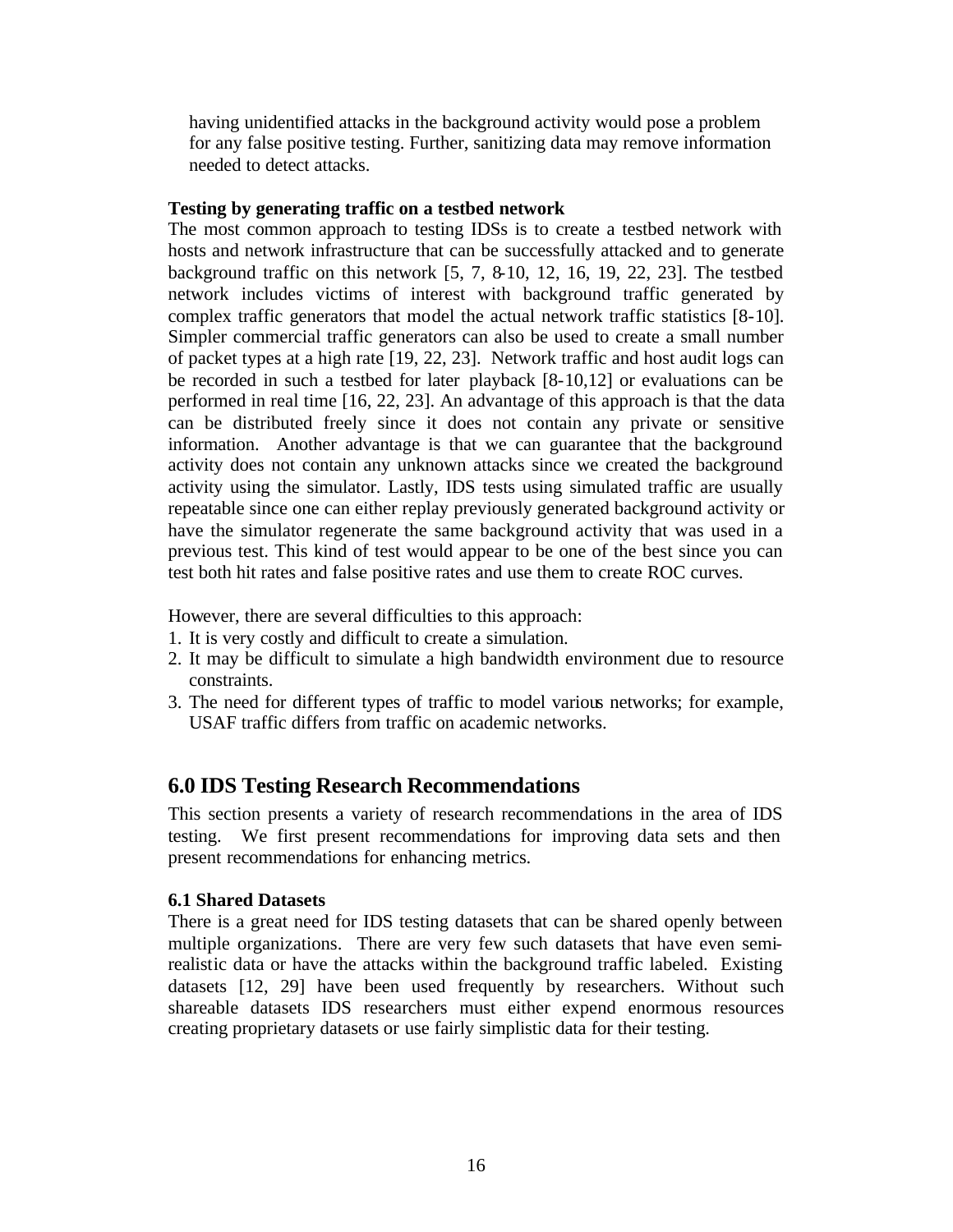#### **6.2 Attack Traces**

In section 5 we pointed out that it was difficult and expensive to collect a large set of attacks scripts for the purposes of IDS testing. A possible alternative is to use attack "traces" instead of real attacks. Attack traces are the log files that are produced when an attack is launched and that specify exactly what happened during the attack. Such traces usually consist of files containing network packets or systems logs that correspond to an instance of an attack. We need a better understanding of the advantages and disadvantages of replaying such traces as a part of an IDS test. In addition, there is a great need to provide the security community with a large set of attack traces. Such information could be easily added to and would greatly augment existing vulnerability databases such as [25] or [26]. The resulting vulnerability/attack trace databases would aid IDS testing researchers and would also provide valuable data for IDS developers.

### **6.3 Cleansing Real Data**

Real data generally cannot be distributed due to privacy and sensitivity issues. Research into methods to remove the confidential data within background traffic while preserving the essential features of the traffic could enable the use of such data within IDS tests. Such an advance would alleviate the need for researchers to spend additional effort creating expensive simulated environments.

Another problem with real background data is that it may contain attacks about which we know nothing. It is possible, however, that such attacks could be automatically removed. One idea is to collect a trace of events in the real world and use a simulation system to produce data similar to those in the collected trace. The simulator would use its traffic generation routines to approximate the real world trace. After the creation and storage of the simulated activity, the original collected traces could be discarded. Thus, we have a system that can model real world environments with the model only restricted by the complexity of the simulator. Since the test data is created by the simulation system with only a model of the system being simulated, traffic in the trace that does not conform to the specified model (and that the simulator can thus not reproduce), such as attacks, would be filtered out by default. In addition, there should no longer be any concern about privacy issues since the traces that drive the simulator would contain only traffic summaries and not proprietary traffic content.

### **6.4 Sensor and Detector Alert Datasets**

Some intrusion correlation systems do not use a raw data stream (like network or audit data) as input, but instead rely upon alerts and aggregated information reports from IDSs and other sensors [27, 28]. We need to develop systems that can generate realistic alert log files for testing correlation systems. A solution is to deploy real sensors and to "sanitize" the resulting alert stream by replacing IP addresses. Sanitization in general is difficult for network activity traces but it is relatively easy in this special case since alert streams use well defined formats and generally contain little sensitive data (the exception being IP addresses and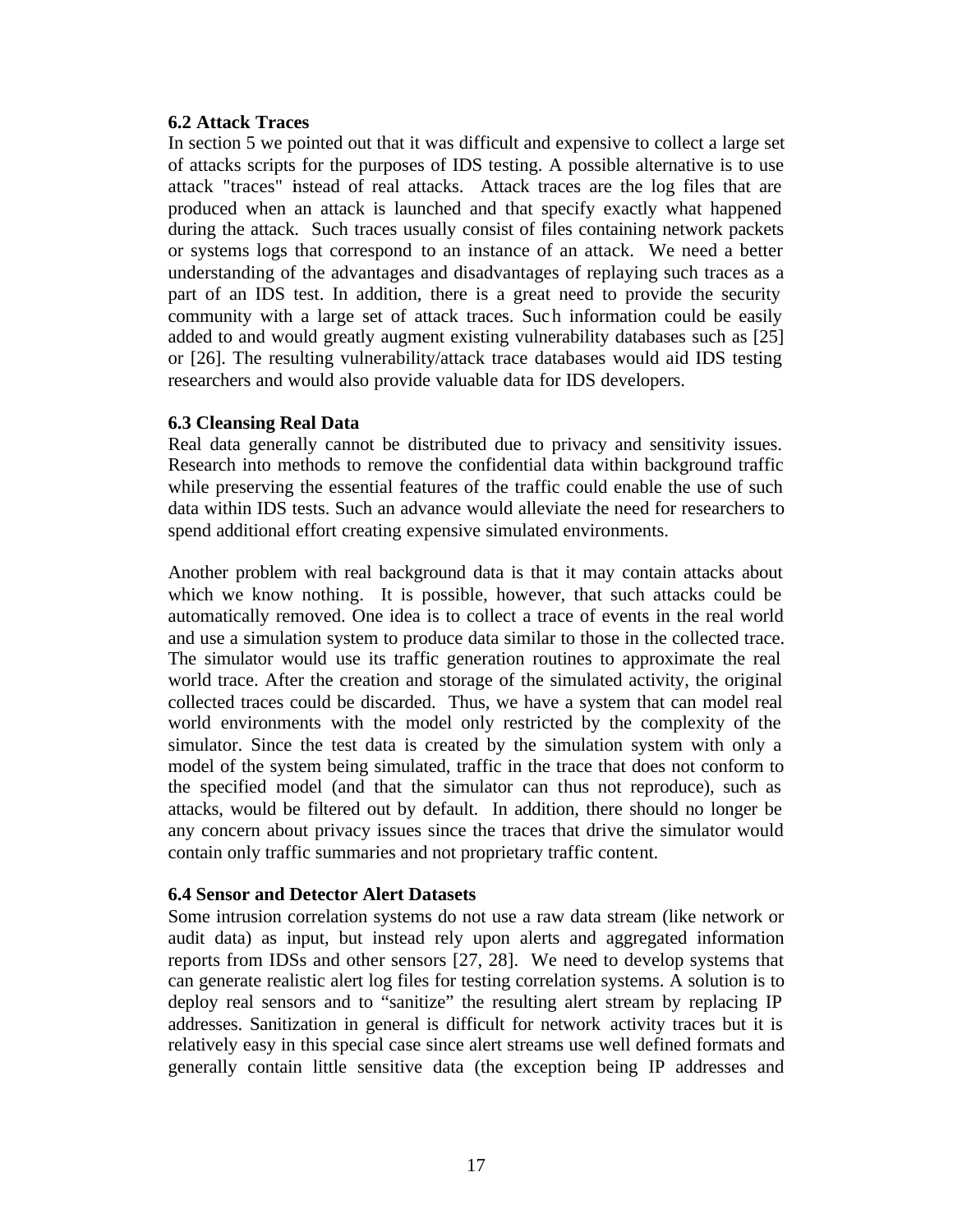possibly passwords). Alternately, some statistical techniques for generating synthetic alert datasets from scratch are presented by [14].

#### **6.5 Real-Life Performance Metrics**

ROC curves are created by stepping through alerts emitted by the detector in order of confidence or severity. The goal is to show how many alerts must be analyzed to achieve a certain level of performance and, by applying costs, to determine an optimal point of operation. The confidence or severity-based ROC curve however is not a good indicator of how the intrusion detection system will perform with an intelligent human administrator sitting at the console. The human administrator does not consider the IDS alerts alone, but can make use of additional information such as network maps, user trouble reports, and learned knowledge of common false alarms when considering which alerts to analyze first. Thus the "alert ordering" used as a basis of the ROC is often not realistic. A further problem is that few current detection systems output a continuous range of scores but instead output only a few priorities (low/medium/high). Thus the ROC consists of only a few very coarse points.

It might be useful to use alert type, source and/or destination IP address along with severity or confidence to order a set of IDS alerts for the purpose of estimating cost and performance of a detector. Alerts could be ordered in "bins" either in the order that an administrator will examine them or the reverse (the order in which they will be "tuned" out and ignored). Then the ROC-like curve could be plotted by considering alerts in that order and plotting a point for each bin. One example would be to place alerts in bins by alert type and Internet-side IP address and to order them by the number of alerts in each bin. Often an administrator will dismiss very frequently occurring alerts as false alarms by analyzing only a few alerts of a particular type or source and then ignoring (or writing a rule to drop) all subsequent similar alerts. The ROC-like plot could be created to show the number or percentage of attacks that would be tuned out or missed as a result of ignoring each subsequent alert type, source, or combination. The curve could provide a much more realistic basis for comparing attack detection and false alarm performance and for estimating the cost of using the intrusion detection product at various levels of performance.

### **6.6 New Technologies**

Newly evolving technologies in IDS include: "meta-IDS" technologies [30] that attempt to ease the burden of cross-vendor data management; "IDS appliances " [31] that promise increased processing power and more robust remote management capabilities; and "Application-layer" technologies [32] that filter potential attack traffic to downstream scanner on dedicated network segments. These "new directions" focus on new technologies for enterprises or service providers [33] and represent examples of research efforts to solve the difficulties of false positives, traffic bottlenecks and distinguishing serious attacks from nuisance alarms.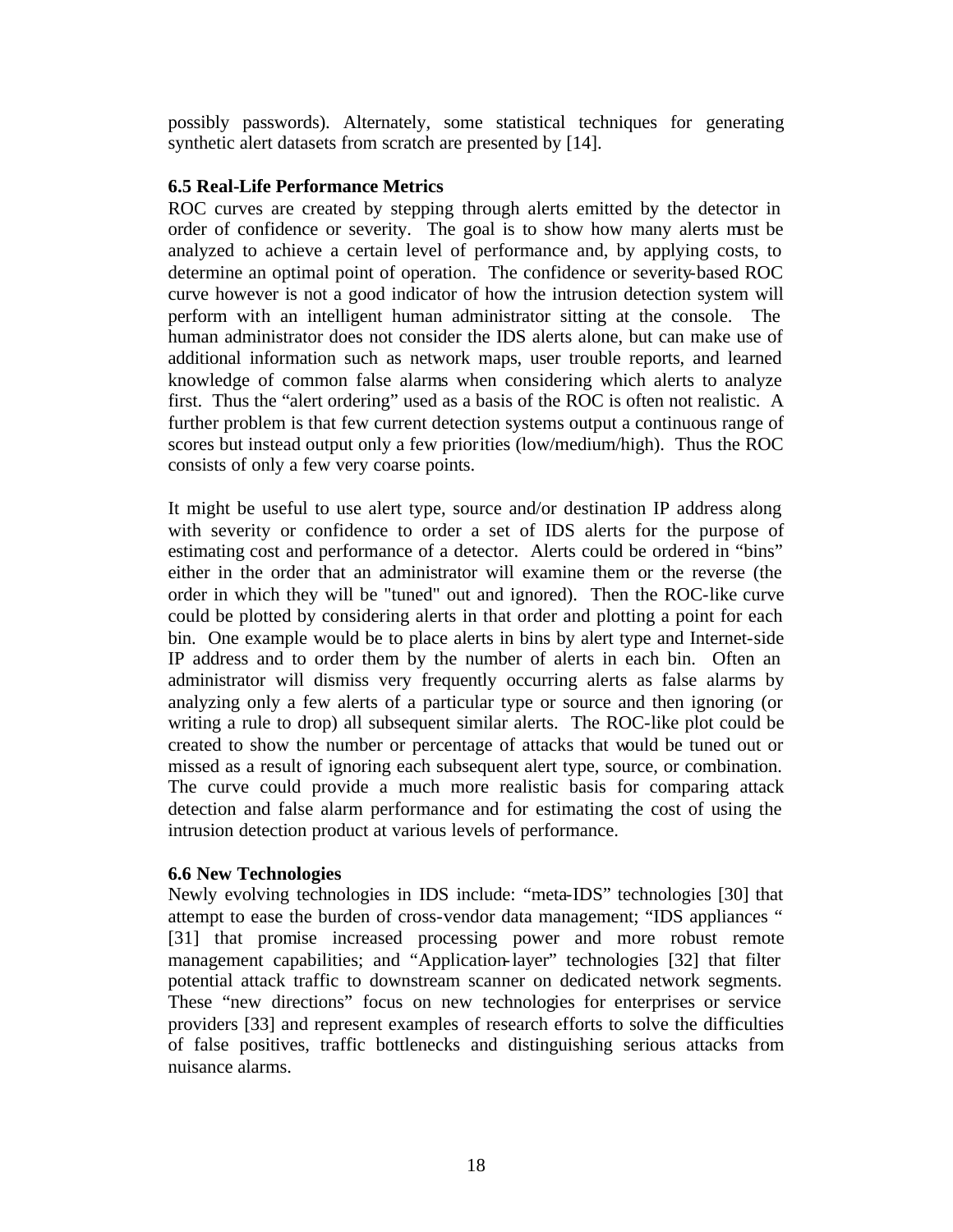# **7.0 Conclusion**

In this paper, we have described some of the previous efforts to measure IDS accuracy, and we have outlined some of the difficulties that have been encountered. We believe that a periodic, comprehensive evaluation of IDSs could be valuable for acquisition managers, security analysts and R&D program managers. However, because both normal and attack traffic are so variable from site to site, and because normal and attack traffic evolve over time, these evaluations will likely be complex and expensive to conduct. To enable evaluations to be made more efficiently, we recommend that the community find ways to create, label, share and update relevant data sets containing normal and attack activity.

# **8.0 References**

[1] Howell D., *"hackers often choose their corporate targets"*, Investors Business Daily, January 30, 2002

[2]. Mann D. E. and Christey S. M., *Towards a Common Enumeration of Vulnerabilities*, 2nd Workshop on Research with Security Vulnerability Databases, Purdue University, West Lafayette, Indiana, January 21-22, 1999, http://www.cve.mitre.org/docs/cerias.html.

[3] Ptacek T.H. and Newsham T.N., *Insertion, Evasion, and Denial of Service: Eluding Network Intrusion Detection*, 1998, Secure Networks Inc., http://secinf.net/info/ids/idspaper/idspaper.html .

[4] http://www.networkmagazine.com/article/NMG20000517S0075

[5] Puketza N., Chung M., Olsson R. O., and Mukherjee B., *A Software Platform for Testing Intrusion Detection Systems.* IEEE Software, 1997. 14,(5), 43-51, http://seclab.cs.ucdavis.edu/papers/pdfs/np-mc-97.pdf.

[6] Heberlein T.L., Dias G. V., Levitt K. N., Mukherjee B., Wood J., and Wolber D., *A Network Security Monitor*, in *Proceedings 1990 IEEE Symposium on Research in Security and Privacy*. 1990, IEEE Computer Society Press: Los Alamitos, CA. p. 296-304, http://seclab.cs.ucdavis.edu/papers/pdfs/th-gd-90.pdf.

[7] Debar H., Dacier M., Wespi A., and Lampart S., *A workbench for intrusion detection systems*, March 1998, IBM Zurich Research Laboratory, Ruschlikon, Switzerland.

[8]Lippmann R.P., Fried D.J., Graf I., Haines J.W., Kendall K.R., McClung D., Weber D., Webster S.E., Wyschogrod D., Cunningham R.K., and Zissman M.A., Evaluating Intrusion Detection Systems: The 1998 DARPA Off-Line Intrusion Detection Evaluation, in Proceedings of the 2000 DARPA Information Survivability Conference and Exposition (DISCEX), Vol. 2, 12-26, 2000, IEEE Computer Society Press: Los Alamitos, CA, http://www.ll.mit.edu/IST/pubs/discex2000-rpl-paper.pdf.

[9]Lippmann, R.P., Haines J.W., Fried D.J., Korba J., and Das K., The 1999 DARPA OffLine Intrusion Detection Evaluation. Computer Networks, 2000. 34(2), 579-595, http://www.ll.mit.edu/IST/ideval/pubs/2000/1999Eval-ComputerNetworks2000.pdf.

[10]Lippmann R.P. and Haines J., Analysis and Results of the 1999 DARPA Off-Line Intrusion Detection Evaluation, in Recent Advances in Intrusion Detection, Third International Workshop,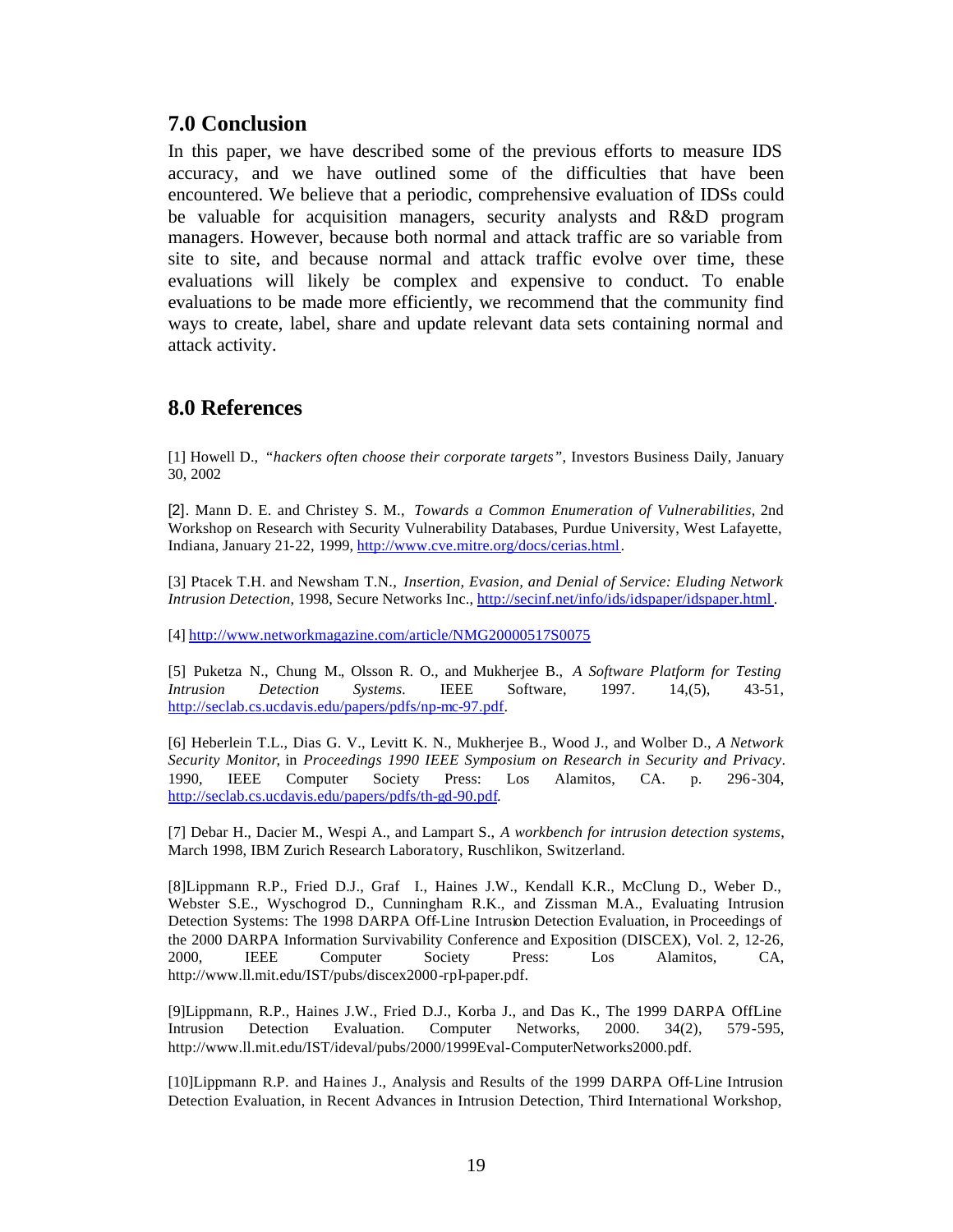RAID 2000 Toulouse, France, October 204, 2000 Proceedings, H. Debar, L. Me, and S.F. Wu, Editors. 2000, Springer Verlag, 162-182, http://link.springer.de/link/service/series/0558/bibs/1907/19070162.htm.

[11] Elkan C., *Results of the KDD'99 Classifier Learning Contest*, September 1999, Sponsored by the International Conference on Knowledge Discovery in Databases, http://wwwcse.ucsd.edu/users/elkan/clresults.html.

[12] MIT Lincoln Laboratory, DARPA Intrusion Detection Evaluation Data Sets, Jan. 2002, http://www.ll.mit.edu/IST/ideval/data/data\_index.html

[13] Song D., Shaffer G., and Undy M., *Nidsbench - A network intrusion detection test suite*. 1999Recent Advances in Intrusion Detection, Second International Workshop, RAID 1999, West Lafayette,

Indianahttp://citeseer.nj.nec.com/cache/papers/cs/19418/http:zSzzSzwww.monkey.orgzSz~dugson gzSztalkszSznidsbench-slides.pdf/song99nidsbench.pdf.

[14] Haines J.A., Rossey L.M., Lippmann R.P., and Cunningham R. K.. *Extending the DARPA Off-Line Intrusion Detection Evaluations* in *Darpa Information Survivability Conference and Exposition (DISCEX) II*. 2001. Anaheim, CA: IEEE Computer Society.

[15] McHugh J., *Testing intrusion detection systems: A critique of the 1998 and 1999 DARPA intrusion detection system evaluations as performed by Lincoln Laboratory.* ACM Transactions on Informationand System Security, 2000. **3,**(4), 262-294, http://www1.acm.org/pubs/citations/journals/tissec/2000-3-4/p262-mchugh/.

[16] Durst R., Champion T., Witten B., Miller E., and Spagnuolo L., *Testing and Evaluating Computer Intrusion Detection Systems.* Communications of the ACM, 1999. **42,**(7), 53-61, http://www1.acm.org/pubs/articles/journals/cacm/1999-42-7/p53-durst/p53-durst.pdf.

[17] Aguirre S.J. and Hill W.H., *Intrusion Detection Fly-Off: Implications for the United States Navy*, September 1997, MITRE Technical Report MTR 97W096, McLean, Virginia.

[18] Shipley G., *ISS RealSecure Pushes Past Newer IDS Players.* Network Computing, 17 May 1999, http://www.networkcomputing.com/1010/1010r1.html .

[19] Shipley G., *Intrusion Detection, Take Two.* Network Computing, 15 November 1999, http://www.nwc.com/1023/1023f1.html.

[20] Mueller P. and Shipley G., *Dragon claws its way to the top.* Network Computing, 20 August 2001, 45-67, http://www.networkcomputing.com/1217/1217f2.html.

 [21] Roesch M., *Snort - Lightweight Intrusion Detection for Networks*, in *USENIX 13th Systems Administration Conference - LISA '99*. 1999: Seattle, Washington, http://www.usenix.org/publications/library/proceedings/lisa99/roesch.html .

[22] The NSS Group, *Intrusion Detection Systems Group Test (Edition 2)*. December 2001, Oakwood House, Wennington, Cambridgeshire, Englandhttp://www.nss.co.uk/ids/.

[23] Yocom B. and Brown K., *Intrusion battleground evolves,* Network World Fusion, October 8 2001, 53-62, http://www.nwfusion.com/reviews/2001/1008bg.html .

[24] National Laboratory for Applied Network Research, NLAR network traffic packet header traces, 2002, http://pma.nlanr.net/Traces/.